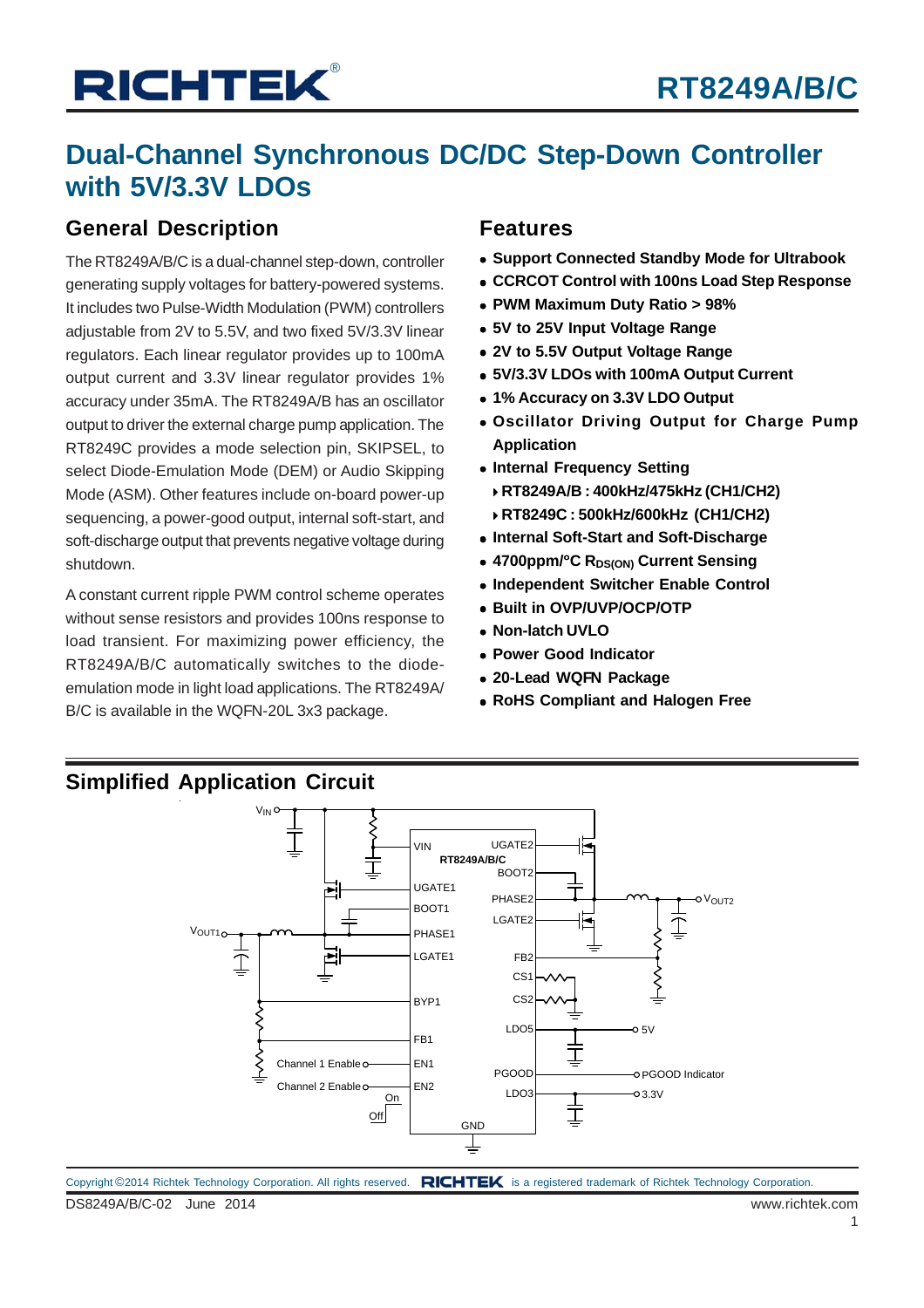

### **Applications**

- Notebook and Sub-Notebook Computers
- System Power Supplies
- 3-Cell and 4-Cell Li+ Battery-Powered Devices

### **Ordering Information**

RT8249A/B/COOO

Package Type QW : WQFN-20L 3x3 (W-Type) Lead Plating System G : Green (Halogen Free and Pb Free) Pin Function With A : VCLK, LDO3 Always On B : VCLK, LDO3/LDO5 Always On C : SKIPSEL, LDO3 Always On Pin 1 Orientation\*\*\* (2) : Quadrant 2, Follow EIA-481-D

Note :

\*\*\*Empty means Pin1 orientation is Quadrant 1

Richtek products are :

- RoHS compliant and compatible with the current require ments of IPC/JEDEC J-STD-020.
- Suitable for use in SnPb or Pb-free soldering processes.

### **Marking Information**

WQFN-20L 3x3 RT8249AGQW

2Q=YM DNN 2Q= : Product Code YMDNN : Date Code

RT8249BGQW

2P=YM DNN

2P= : Product Code YMDNN : Date Code

RT8249CGQW

2N=YM DNN

2N= : Product Code YMDNN : Date Code



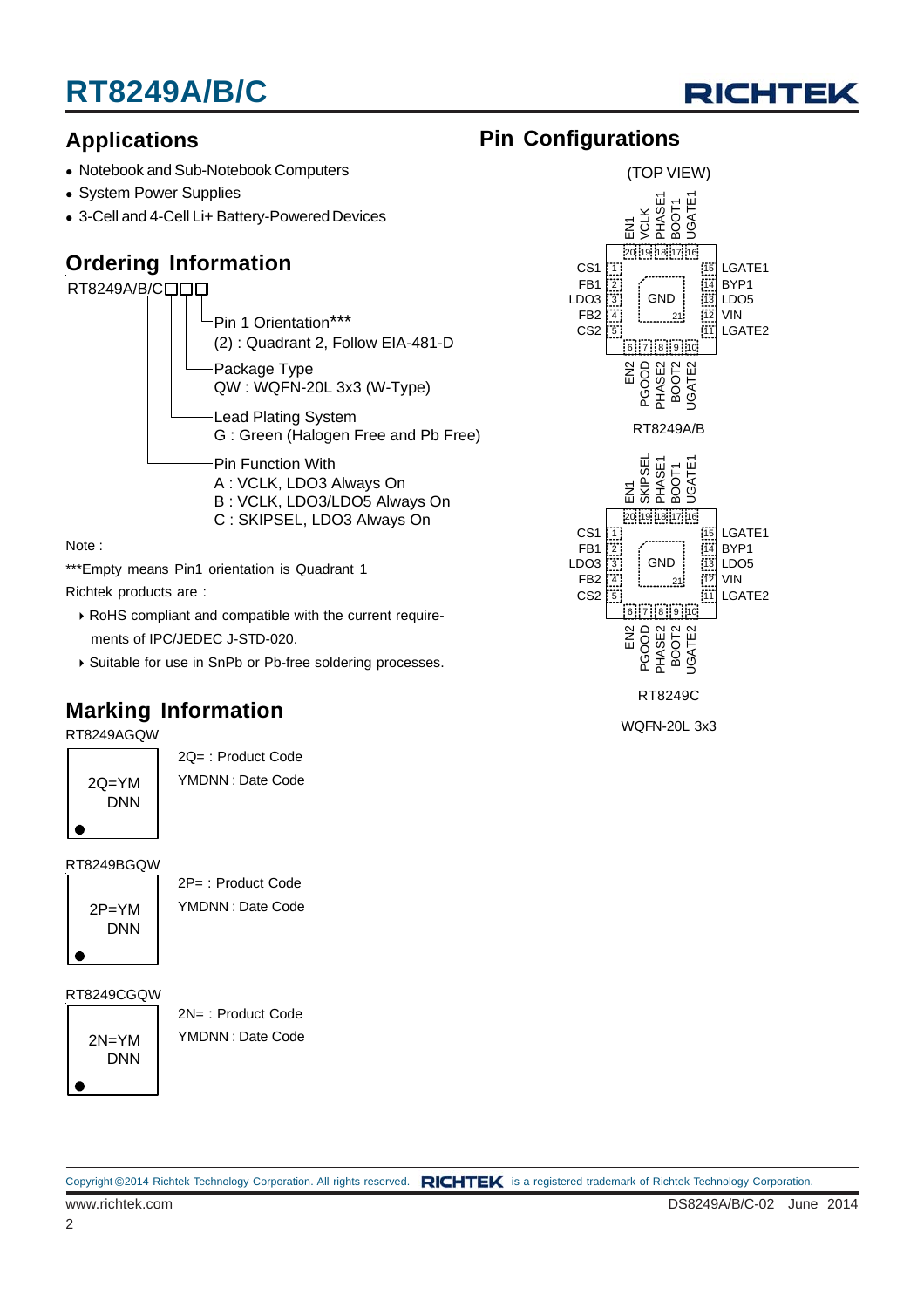### **Functional Pin Description**

| Pin No.             | <b>Pin Name</b>             | <b>Pin Function</b>                                                                                                                                                                                                                                                                                    |
|---------------------|-----------------------------|--------------------------------------------------------------------------------------------------------------------------------------------------------------------------------------------------------------------------------------------------------------------------------------------------------|
| 1                   | CS <sub>1</sub>             | Current Limit Setting. Connect a resistor to GND to set the threshold for Channel<br>1 synchronous R <sub>DS(ON)</sub> sense. The GND - PHASE1 current limit threshold is<br>1/8th the voltage seen at CS1 over a 0.2V to 2V range. There is an internal $50\mu A$<br>current source from LDO5 to CS1. |
| $\overline{2}$      | FB <sub>1</sub>             | Feedback Voltage Input for Channel 1. Connect FB1 to a resistive voltage divider<br>from VOUT1 to GND to adjust output from 2V to 5.5V.                                                                                                                                                                |
| 3                   | LDO <sub>3</sub>            | 3.3V Linear Regulator Output. It is always on when VIN is higher than VINPOR<br>threshold.                                                                                                                                                                                                             |
| 4                   | FB <sub>2</sub>             | Feedback Voltage Input for Channel 2. Connect FB2 to a resistive voltage divider<br>from VOUT2 to GND to adjust output from 2V to 5.5V.                                                                                                                                                                |
| 5                   | CS <sub>2</sub>             | Current Limit Setting. Connect a resistor to GND to set the threshold for Channel<br>2 synchronous R <sub>DS(ON)</sub> sense. The GND - PHASE2 current limit threshold is<br>1/8th the voltage seen at CS2 over a 0.2V to 2V range. There is an internal $50\mu A$<br>current source from LDO5 to CS2. |
| 6                   | EN <sub>2</sub>             | Enable Control Input for Channel 2.                                                                                                                                                                                                                                                                    |
| $\overline{7}$      | <b>PGOOD</b>                | Power Good Indicator Output for Channel 1 and Channel 2. (Logical AND)                                                                                                                                                                                                                                 |
| 8                   | PHASE2                      | Switch Node of Channel 2 MOSFETs. PHASE2 is the internal lower supply rail for<br>the UGATE2 high-side gate driver. PHASE2 is also the current-sense input for the<br>Channel 2.                                                                                                                       |
| 9                   | BOOT <sub>2</sub>           | Bootstrap Supply for Channel 2 High-Side Gate Driver. Connect to an external<br>capacitor according to the typical application circuits.                                                                                                                                                               |
| 10                  | UGATE2                      | High-Side Gate Driver Output for Channel 2. UGATE2 swings between PHASE2<br>and BOOT2.                                                                                                                                                                                                                 |
| 11                  | LGATE2                      | Low-Side Gate Driver Output for Channel 2. LGATE2 swings between GND and<br>LDO5.                                                                                                                                                                                                                      |
| 12                  | <b>VIN</b>                  | Power Input for 5V and 3.3V LDO Regulators and Buck Controllers.                                                                                                                                                                                                                                       |
| 13                  | LDO <sub>5</sub>            | 5V Linear Regulator Output. LDO5 is also the supply voltage for the low-side<br>MOSFET and analog supply voltage for the device.                                                                                                                                                                       |
| 14                  | BYP1                        | Switch-over Source Voltage Input for LDO5.                                                                                                                                                                                                                                                             |
| 15                  | LGATE1                      | Low-Side Gate Driver Output for Channel 1. LGATE1 swings between GND and<br>LDO5.                                                                                                                                                                                                                      |
| 16                  | UGATE1                      | High-Side Gate Driver Output for Channel 1. UGATE1 swings between PHASE1<br>and BOOT1.                                                                                                                                                                                                                 |
| 17                  | BOOT1                       | Bootstrap Supply for Channel 1 High-Side Gate Driver. Connect to an external<br>capacitor according to the typical application circuits.                                                                                                                                                               |
| 18                  | PHASE1                      | Switch Node of Channel 1 MOSFETs. PHASE1 is the internal lower supply rail for<br>the UGATE1 high-side gate driver. PHASE1 is also the current sense input for the<br>Channel 1.                                                                                                                       |
|                     | <b>VCLK</b><br>(RT8249A/B)  | Oscillator Output for Charge Pump.                                                                                                                                                                                                                                                                     |
| 19                  | <b>SKIPSEL</b><br>(RT8249C) | PWM Operating Mode Selection.<br>Diode-emulation Mode: Connect to LDO3<br>Audio Skipping Mode: Short to GND                                                                                                                                                                                            |
| 20                  | EN <sub>1</sub>             | Enable Control Input for Channel 1.                                                                                                                                                                                                                                                                    |
| 21<br>(Exposed Pad) | <b>GND</b>                  | Ground. The exposed pad must be soldered to a large PCB and connected to<br>GND for maximum power dissipation.                                                                                                                                                                                         |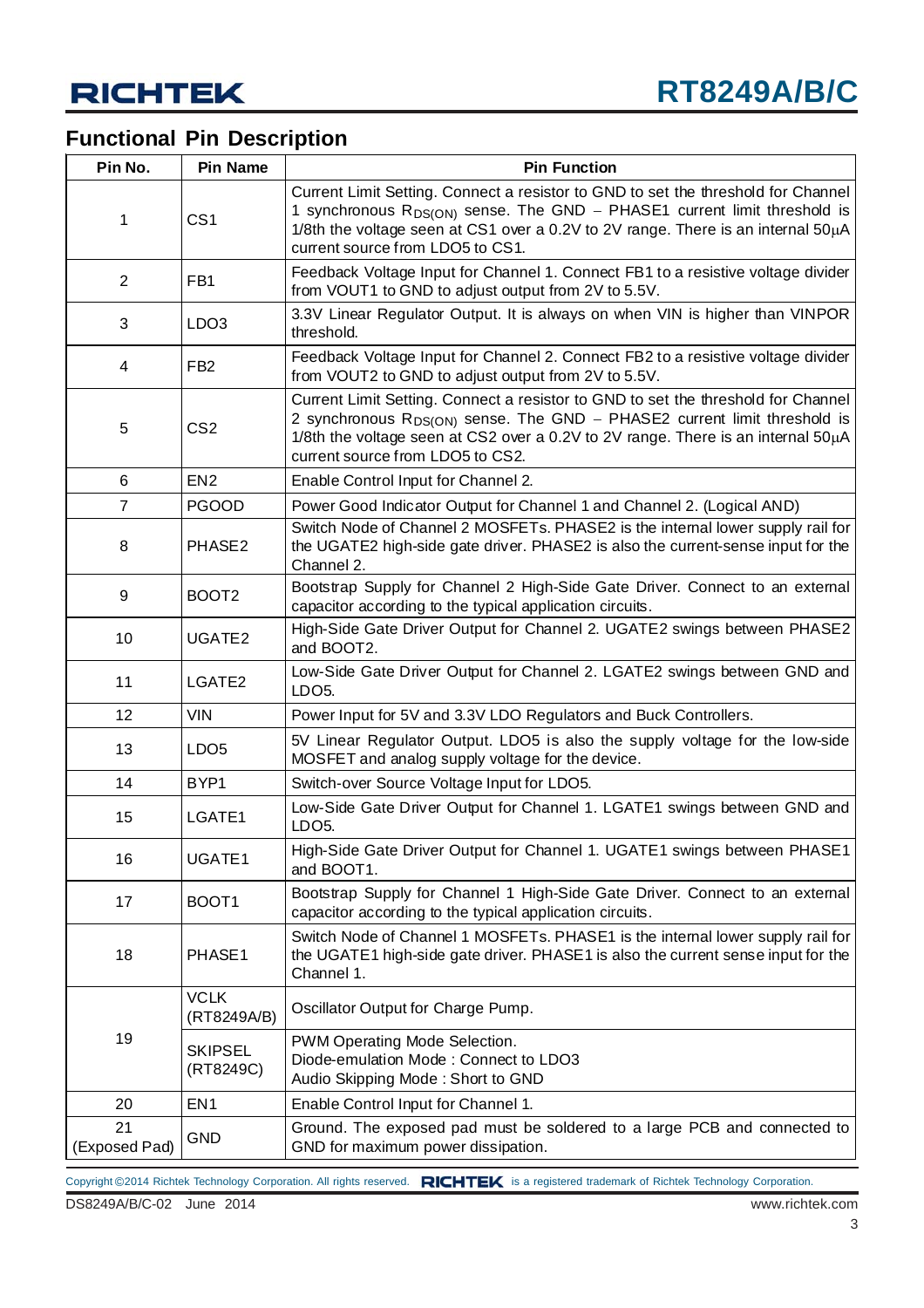

### **Function Block Diagram**



### **Operation**

The RT8249A/B/C includes two constant on-time synchronous step-down controllers and two linear regulators.

### **Buck Controller**

In normal operation, the high-side N-MOSFET is turned on when the output is lower than VREF, and is turned off after the internal one-shot timer expires. While the highside N-MOSFET is turned off, the low-side N-MOSFET is turned on to conduct the inductor current until next cycle begins.

#### **Soft-Start**

For internal soft-start function, an internal current source charges an internal capacitor to build the soft-start ramp voltage. The output voltage will track the internal ramp voltage during soft-start interval.

### **PGOOD**

The power good output is an open-drain architecture. When the two channels soft-start are both finished, the PGOOD open-drain output will be high impedance.

#### **Current Limit**

The current limit circuit employs a unique "valley" current sensing algorithm. If the magnitude of the current sense signal at PHASE is above the current limit threshold, the PWM is not allowed to initiate a new cycle. Thus, the current to the load exceeds the average output inductor current, the output voltage falls and eventually crosses the under-voltage protection threshold, inducing IC shutdown.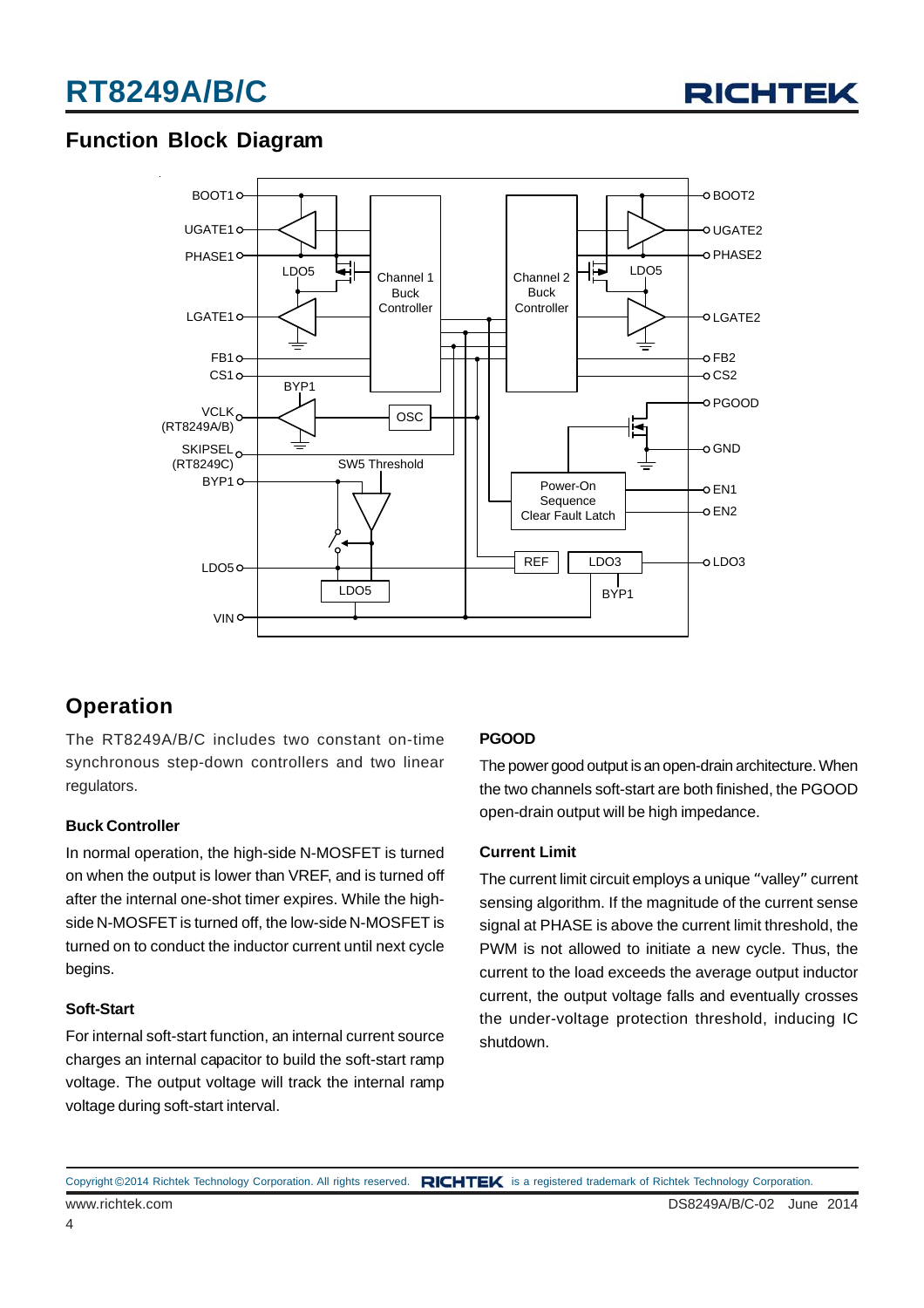### **Over-Voltage Protection (OVP) & Under-Voltage Protection (UVP)**

The two channel output voltages are continuously monitored for over-voltage and under-voltage conditions. When the output voltage exceeds over-voltage threshold (113% of VOUT), UGATE goes low and LGATE is forced high. When it is less than 52% of reference voltage, undervoltage protection is triggered and then both UGATE and LGATE gate drivers are forced low. The controller is latched until ENx is reset or LDO5 is re-supplied.

### **LDO5 and LDO3**

When the VIN voltage exceeds the POR rising threshold, LDO3 will default turn-on. The LDO5 can be power on by ENx. The linear regulator LDO5 and LDO3 provide 5V and 3.3V regulated output.

### **Switching Over**

The BYP1 is connected to the Channel 1 output. After the Channel 1 output voltage exceeds the set threshold (4.66V), the output will be bypassed to the LDO5 output to maximize the efficiency.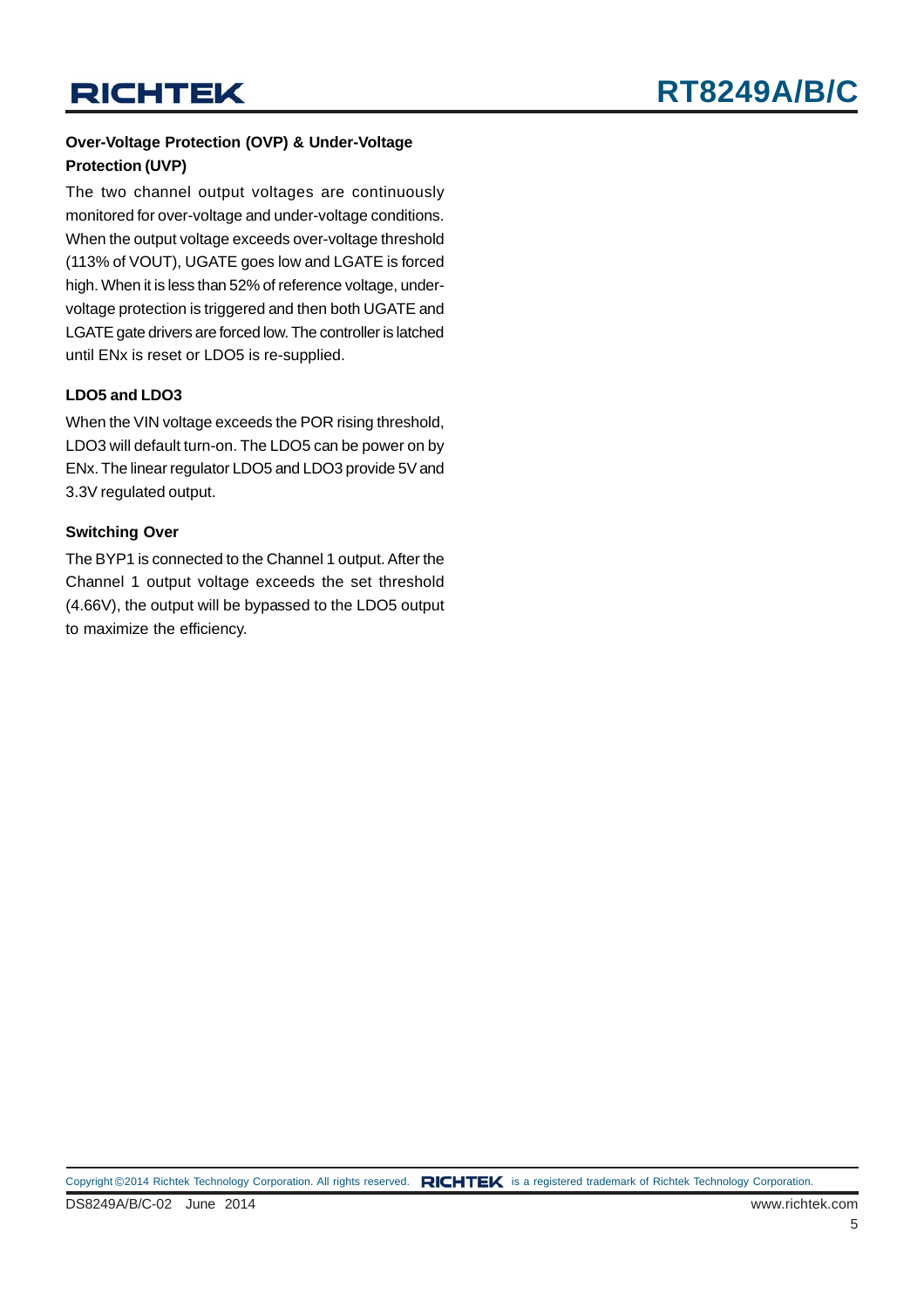

### **Absolute Maximum Ratings** (Note 1)

| $\bullet$ PHASEx to GND                        |  |
|------------------------------------------------|--|
|                                                |  |
|                                                |  |
| • UGATEx to PHASEx                             |  |
|                                                |  |
|                                                |  |
| $\bullet$ LGATEx to GND                        |  |
|                                                |  |
|                                                |  |
|                                                |  |
| • Power Dissipation, $P_D @ T_A = 25^{\circ}C$ |  |
|                                                |  |
| • Package Thermal Resistance (Note 2)          |  |
|                                                |  |
|                                                |  |
|                                                |  |
|                                                |  |
|                                                |  |
| • ESD Susceptibility (Note 3)                  |  |
|                                                |  |
|                                                |  |

### **Recommended Operating Conditions** (Note 4)

### **Electrical Characteristics**

(V<sub>IN</sub> = 12V, V<sub>EN1</sub> = V<sub>EN2</sub> = 3.3V, V<sub>CS1</sub> = V<sub>CS2</sub> = 2V, VCLK disable by 200 $\Omega$  to GND, No Load, T<sub>A</sub> = 25°C, unless otherwise specified)

| <b>Parameter</b>                     | Symbol              | <b>Test Conditions</b>                                              |                                                                | Min  | <b>Typ</b> | <b>Max</b> | <b>Unit</b> |
|--------------------------------------|---------------------|---------------------------------------------------------------------|----------------------------------------------------------------|------|------------|------------|-------------|
| <b>Input Supply</b>                  |                     |                                                                     |                                                                |      |            |            |             |
| VIN Power On Reset                   |                     | <b>Rising Threshold</b>                                             |                                                                |      | 4.6        | 4.9        | V           |
|                                      | V <sub>IN</sub> POR | <b>Falling Threshold</b>                                            |                                                                | 3.2  | 3.7        | --         |             |
|                                      | <b>IVIN_SBY</b>     | RT8249A                                                             | <b>Both Buck Controllers</b><br>Off, $V_{EN1} = V_{EN2} = GND$ | $ -$ | 20         | 35         | μA          |
| <b>VIN Standby Supply</b><br>Current |                     | RT8249B                                                             |                                                                |      | 35         | 55         |             |
|                                      |                     | RT8249C                                                             |                                                                | $ -$ | 20         | 35         |             |
| <b>VIN Quiescent Current</b>         | VIN_nosw            | Both Buck Controllers On,<br>$V_{FBx} = 2.05V$ , $V_{BYP1} = 5.05V$ |                                                                |      | 15         | 25         | μA          |
| <b>BYP1 Supply Current</b>           | IBYP1_nosw          | Both Buck Controllers On,<br>$V_{FBx} = 2.05V$ , $V_{BYP1} = 5.05V$ |                                                                |      | 120        | 180        | μA          |

www.richtek.com DS8249A/B/C-02 June 2014 Copyright ©2014 Richtek Technology Corporation. All rights reserved. RICHTEK is a registered trademark of Richtek Technology Corporation.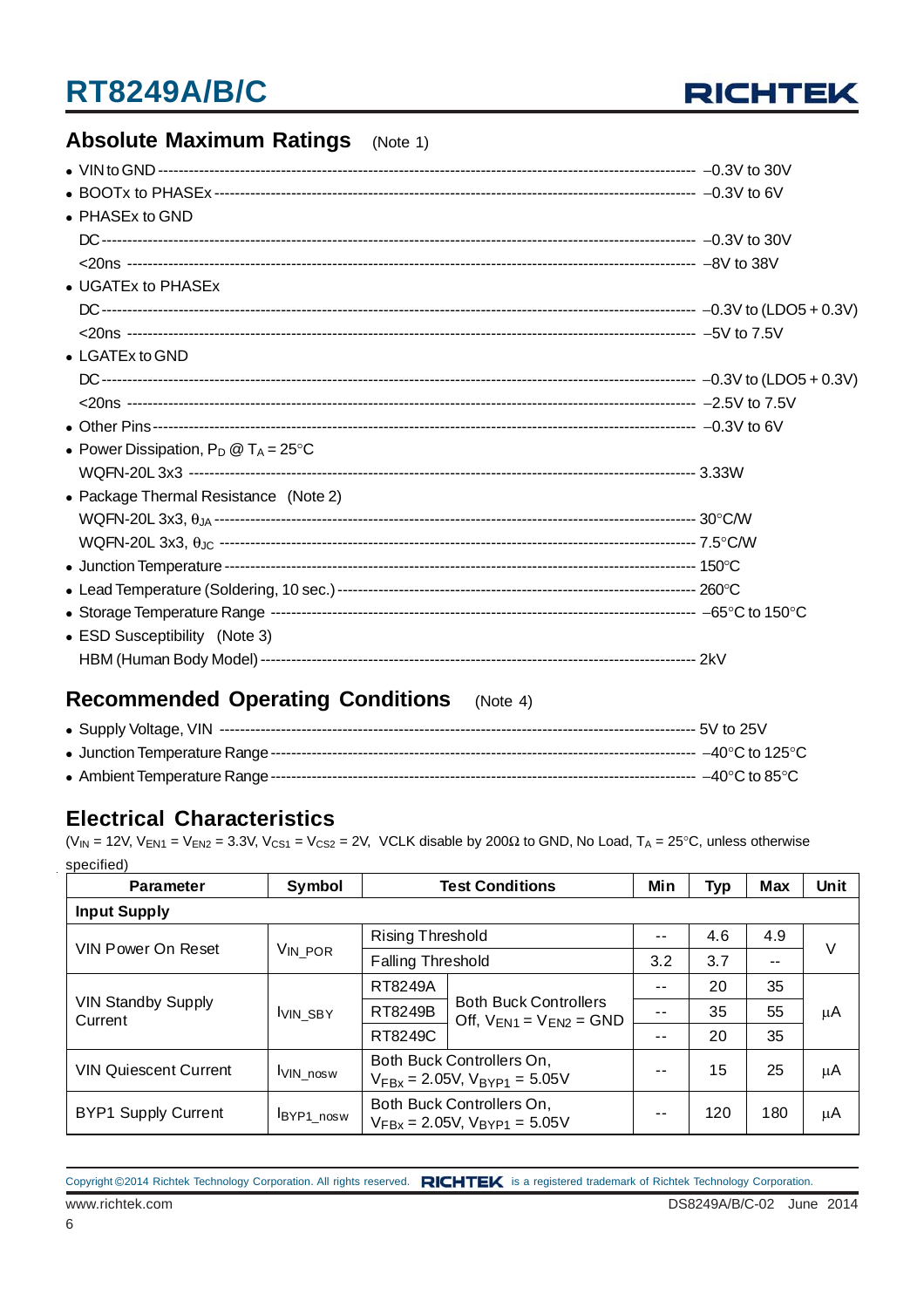## **RT8249A/B/C**

| <b>Parameter</b>                                     | <b>Symbol</b>             | <b>Test Conditions</b>                                    | Min          | <b>Typ</b>     | <b>Max</b>               | Unit    |  |
|------------------------------------------------------|---------------------------|-----------------------------------------------------------|--------------|----------------|--------------------------|---------|--|
| <b>Buck Controllers Output and FB Voltage</b>        |                           |                                                           |              |                |                          |         |  |
| FBx Valley Trip Voltage                              | <b>VFBx</b>               | <b>CCM Operation</b>                                      | 1.98         | $\overline{2}$ | 2.02                     | V       |  |
| <b>BYP1 Discharge Current</b>                        | IDCHG_BYP1                | $VBYP1 = 0.5V$                                            | 10           | 45             | --                       | mA      |  |
| PHASEx Discharge<br>Current                          | IDCHG_LX                  | $V_{PHASEX} = 0.5V$                                       | 5            | 8              | --                       | mA      |  |
| <b>Switching Frequency</b>                           |                           |                                                           |              |                |                          |         |  |
|                                                      |                           | RT8249A/B, $V_{IN} = 20V$ , $V_{OUT1} = 5V$               | 320          | 400            | 480                      |         |  |
| <b>Switching Frequency</b>                           |                           | RT8249A/B, $V_{IN} = 20V$ , $V_{OUT2} = 3.33V$            | 380          | 475            | 570                      | kHz     |  |
|                                                      | f <sub>SWx</sub>          | RT8249C, $V_{IN} = 20V$ , $V_{OUT1} = 5V$                 | 400          | 500            | 600                      |         |  |
|                                                      |                           | RT8249C, $V_{IN} = 20V$ , $V_{OUT2} = 3.33V$              | 480          | 600            | 720                      |         |  |
| Minimum Off-Time                                     | toFF(MIN)                 | $V$ FBx = 1.9 $V$                                         | $\mathbf{u}$ | 200            | 275                      | ns      |  |
| <b>Soft-Start</b>                                    |                           |                                                           |              |                |                          |         |  |
| Soft-Start Time                                      | tssx                      | V <sub>OUT</sub> Ramp_Up Time                             | --           | 0.9            | $\overline{\phantom{a}}$ | ms      |  |
| <b>Current Sense</b>                                 |                           |                                                           |              |                |                          |         |  |
| <b>CSx Source Current</b>                            | lcs <sub>x</sub>          | $V_{CSx} = 1V$                                            | 47           | 50             | 53                       | $\mu$ A |  |
| <b>CSx Current</b><br><b>Temperature Coefficient</b> | <b>TCI<sub>CSx</sub></b>  | In Comparison with 25°C                                   | --           | 4700           | --                       | ppm/°C  |  |
| Zero-Current Threshold                               | <b>Vzc</b>                | $V_{\text{FBX}}$ = 2.05V, GND – PHASEx                    |              | 1              | --                       | mV      |  |
| <b>Internal Regulator</b>                            |                           |                                                           |              |                |                          |         |  |
|                                                      |                           | $V_{IN}$ = 12V, No Load                                   | 4.9          | 5              | 5.1                      |         |  |
| LDO5 Output Voltage                                  |                           | $V_{IN}$ > 7V, $I_{LDO5}$ < 100mA                         | 4.8          | 5              | 5.1                      | V       |  |
|                                                      | VLDO <sub>5</sub>         | $V_{IN}$ > 5.5V, $I_{LDOS}$ < 35mA                        | 4.8          | 5              | 5.1                      |         |  |
|                                                      |                           | $V_{IN}$ > 5V, $I_{LDOS}$ < 20mA                          | 4.5          | 4.75           | 5.1                      |         |  |
|                                                      |                           | $V_{IN}$ = 12V, No Load                                   | 3.267        | 3.3            | 3.333                    |         |  |
| LDO3 Output Voltage                                  |                           | $V_{IN}$ > 7V, $I_{LDO3}$ < 100mA                         | 3.217        | 3.3            | 3.383                    | V       |  |
|                                                      | VLDO <sub>3</sub>         | $V_{IN}$ > 5.5V, $I_{LDO3}$ < 35mA                        | 3.267        | 3.3            | 3.333                    |         |  |
|                                                      |                           | $V_{IN}$ > 5V, $I_{LDO3}$ < 20mA                          | 3.217        | 3.3            | 3.383                    |         |  |
| LDO5 Output Current                                  | $I_{LDO5}$                | $V_{LDO5} = 4.5V$ , $V_{BYP1} = GND$ ,<br>$V_{IN} = 7.4V$ | 100          | 175            | --                       | mA      |  |
| LDO3 Output Current                                  | ILDO3                     | $VLDO3 = 3V$ , $VIN = 7.4V$                               | 100          | 175            | --                       | mA      |  |
| LDO5 Switch-over<br>Threshold to BYP1                | <b>V</b> <sub>SW</sub> TH | Rising Edge at BYP1 Regulation Point                      | ۰.           | 4.66           | --                       | V       |  |
| LDO5 Switch-over<br><b>Equivalent Resistance</b>     | <b>R</b> sw               | LDO5 to BYP1, 10mA                                        | --           | 1.5            | 3                        | Ω       |  |
| <b>VCLK Output, RT8249A/B</b>                        |                           |                                                           |              |                |                          |         |  |
| <b>VCLK On-Resistance</b>                            | R <sub>VCLK</sub>         | Pull-up and Pull-down Resistance                          | --           | 10             | --                       | Ω       |  |
| <b>VCLK Switching</b><br>Frequency                   | fvclk                     |                                                           | --           | 260            | --                       | kHz     |  |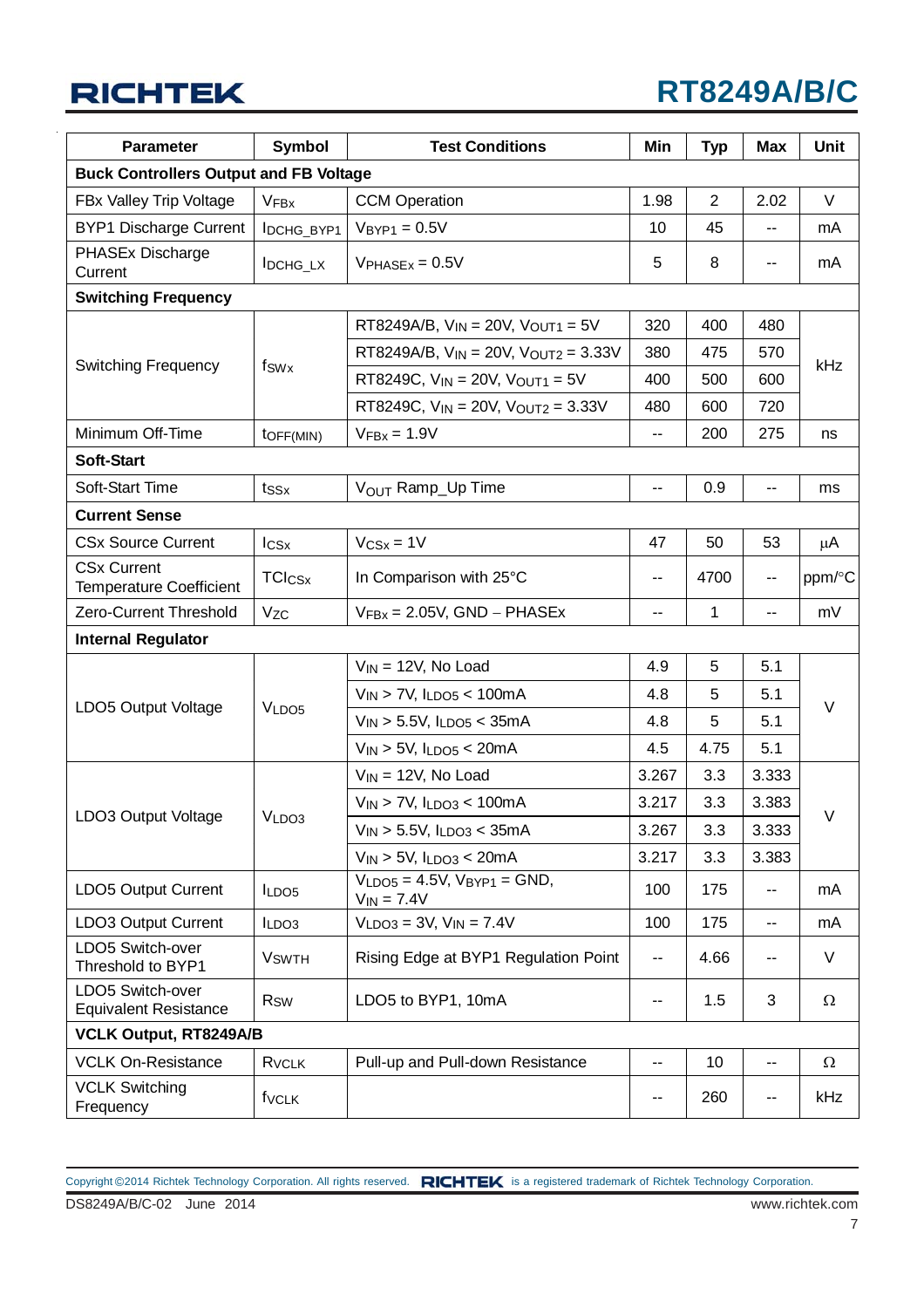

| <b>Parameter</b>                       | <b>Symbol</b>         | <b>Test Conditions</b>                                                                                      | Min            | <b>Typ</b>     | <b>Max</b>               | Unit            |  |
|----------------------------------------|-----------------------|-------------------------------------------------------------------------------------------------------------|----------------|----------------|--------------------------|-----------------|--|
| <b>SKIP Mode Selection, RT8249C</b>    |                       |                                                                                                             |                |                |                          |                 |  |
|                                        |                       | <b>ASM Operation</b>                                                                                        | $\overline{a}$ | $-$            | 0.8                      | V               |  |
| <b>SKIPSEL Input Voltage</b>           | VSKIPSEL              | <b>DEM Operation</b>                                                                                        | 1.2            | $-$            | $-$                      |                 |  |
| <b>UVLO</b>                            |                       |                                                                                                             |                |                |                          |                 |  |
|                                        |                       | <b>Rising Edge</b>                                                                                          | --             | 4.3            | 4.6                      |                 |  |
| LDO5 UVLO Threshold                    | VUVLO <sub>5</sub>    | <b>Falling Edge</b>                                                                                         | 3.7            | 3.9            | 4.1                      | $\vee$          |  |
| LDO3 UVLO Threshold                    | VUVLO3                | Channel x Off                                                                                               | --             | 2.5            | $\overline{\phantom{a}}$ | V               |  |
| <b>Power Good</b>                      |                       |                                                                                                             |                |                |                          |                 |  |
|                                        |                       | PGOOD Detect, V <sub>FBx</sub> Rising Edge                                                                  | 84             | 88             | 92                       |                 |  |
| <b>PGOOD Threshold</b>                 | VPGxTH                | <b>Hysteresis</b>                                                                                           | --             | 8              | $\overline{\phantom{a}}$ | $\%$            |  |
| PGOOD Leakage Current                  |                       | High state, V <sub>PGOOD</sub> = 5.5V                                                                       | --             | --             | 1                        | μA              |  |
| PGOOD Output Low<br>Voltage            |                       | $I_{SINK} = 4mA$                                                                                            | --             | $-$            | 0.3                      | V               |  |
| <b>Fault Detection</b>                 |                       |                                                                                                             |                |                |                          |                 |  |
| <b>OVP Trip Threshold</b>              | Vove                  | FBx with Respect to Internal Reference                                                                      | 109            | 113            | 117                      | $\%$            |  |
| <b>OVP Propagation Delay</b>           |                       |                                                                                                             | $-$            | 1              | н.                       | μS              |  |
| <b>UVP Trip Threshold</b>              | VUVP                  | UVP Detect, FBx Falling Edge                                                                                | 47             | 52             | 57                       | %               |  |
| <b>UVP Shutdown Blanking</b><br>Time   | t <sub>SHDN_UVP</sub> | From ENx Enable                                                                                             | --             | 1.3            | $-$                      | ms              |  |
| <b>Thermal Shutdown</b>                |                       |                                                                                                             |                |                |                          |                 |  |
| Thermal Shutdown<br>Threshold          | $T_{SD}$              |                                                                                                             | --             | 150            | $-$                      | $\rm ^{\circ}C$ |  |
| <b>Logic Inputs</b>                    |                       |                                                                                                             |                |                |                          |                 |  |
|                                        | VEN <sub>x_H</sub>    | SMPS On                                                                                                     | 1.6            | $-$            | $\overline{a}$           | V               |  |
| <b>ENx Threshold Voltage</b>           | $V_{ENX_L}$           | <b>SMPS Off</b>                                                                                             | --             | --             | 0.4                      |                 |  |
| <b>Internal Boost Switch</b>           |                       |                                                                                                             |                |                |                          |                 |  |
| Internal Boost Switch<br>On-Resistance | R <sub>BST</sub>      | LDO5 to BOOTx                                                                                               | --             | 80             |                          | $\Omega$        |  |
| <b>Power MOSFET Drivers</b>            |                       |                                                                                                             |                |                |                          |                 |  |
| <b>UGATEx On-Resistance</b>            | $R_{UG}$              | High State, $V_{\text{BOOTx}} - V_{\text{UGATEX}} = 0.25V$ ,<br>$V_{\text{BOOTx}} - V_{\text{PHASEx}} = 5V$ | --             | 3              |                          |                 |  |
|                                        |                       | Low State, $V_{UGATEX} - V_{PAHSEX} = 0.25V$ ,<br>$V_{\text{BOOTx}} - V_{\text{PHASEx}} = 5V$               | --             | $\overline{2}$ | $- -$                    | Ω               |  |
| <b>LGATEx On-Resistance</b>            | $R_{LG}$              | High State, $V_{LDO5} - V_{LGATEx} = 0.25V$ ,<br>$VLDOS = 5V$                                               | --             | 3              |                          | Ω               |  |
|                                        |                       | Low State, $V_{LGATEX}$ – GND = 0.25V                                                                       | --             | 1              | $-$                      |                 |  |
|                                        |                       | <b>LGATEx Rising</b>                                                                                        | --             | 20             |                          |                 |  |
| Dead-Time                              | $t_d$                 | <b>UGATEx Rising</b>                                                                                        | --             | 30             | н.                       | ns              |  |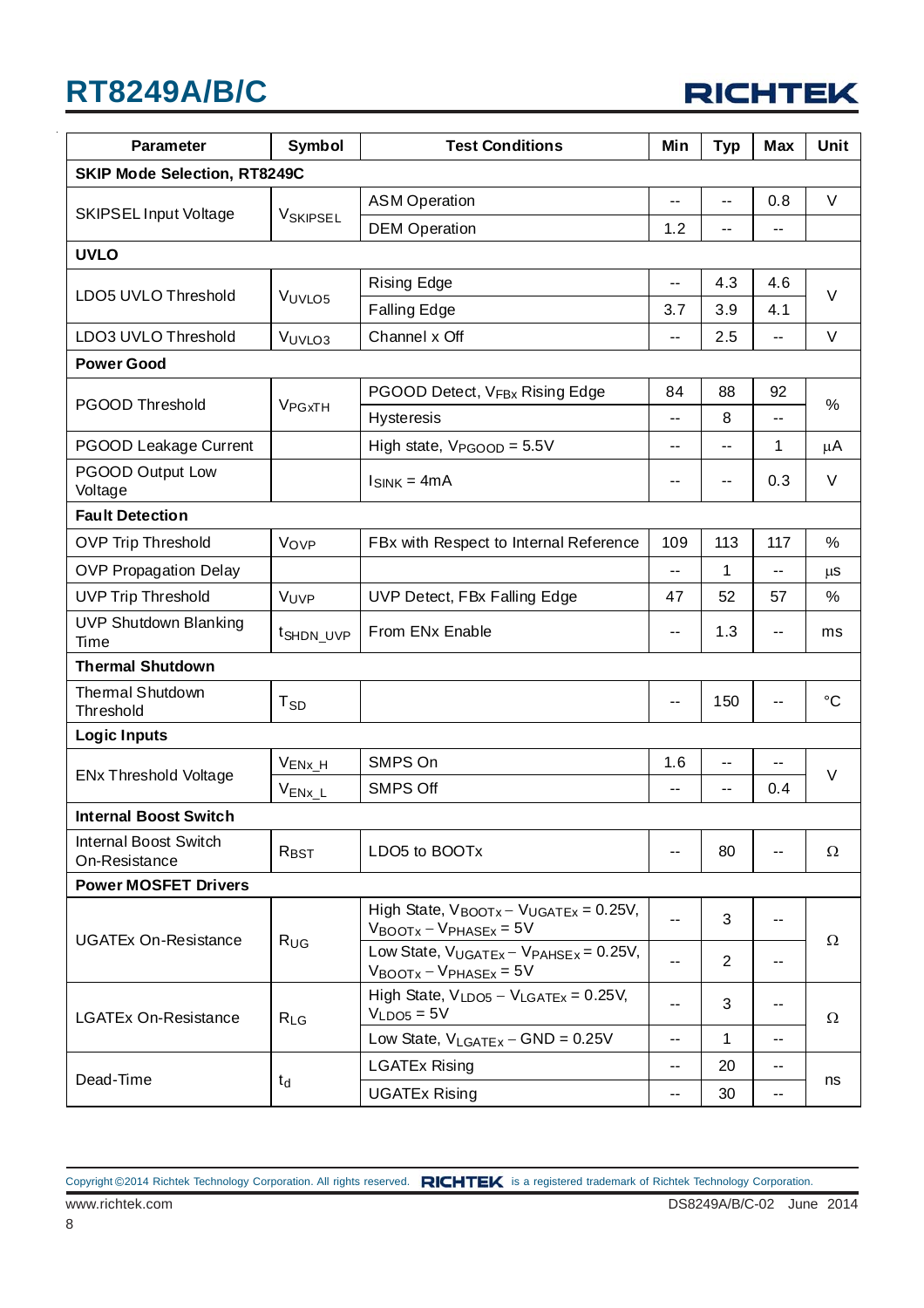- **Note 1.** Stresses beyond those listed "Absolute Maximum Ratings" may cause permanent damage to the device. These are stress ratings only, and functional operation of the device at these or any other conditions beyond those indicated in the operational sections of the specifications is not implied. Exposure to absolute maximum rating conditions may affect device reliability.
- **Note 2.** θ<sub>JA</sub> is measured at T<sub>A</sub> = 25°C on a high effective thermal conductivity four-layer test board per JEDEC 51-7. θ<sub>JC</sub> is measured at the exposed pad of the package.
- **Note 3.** Devices are ESD sensitive. Handling precaution is recommended.
- **Note 4.** The device is not guaranteed to function outside its operating conditions.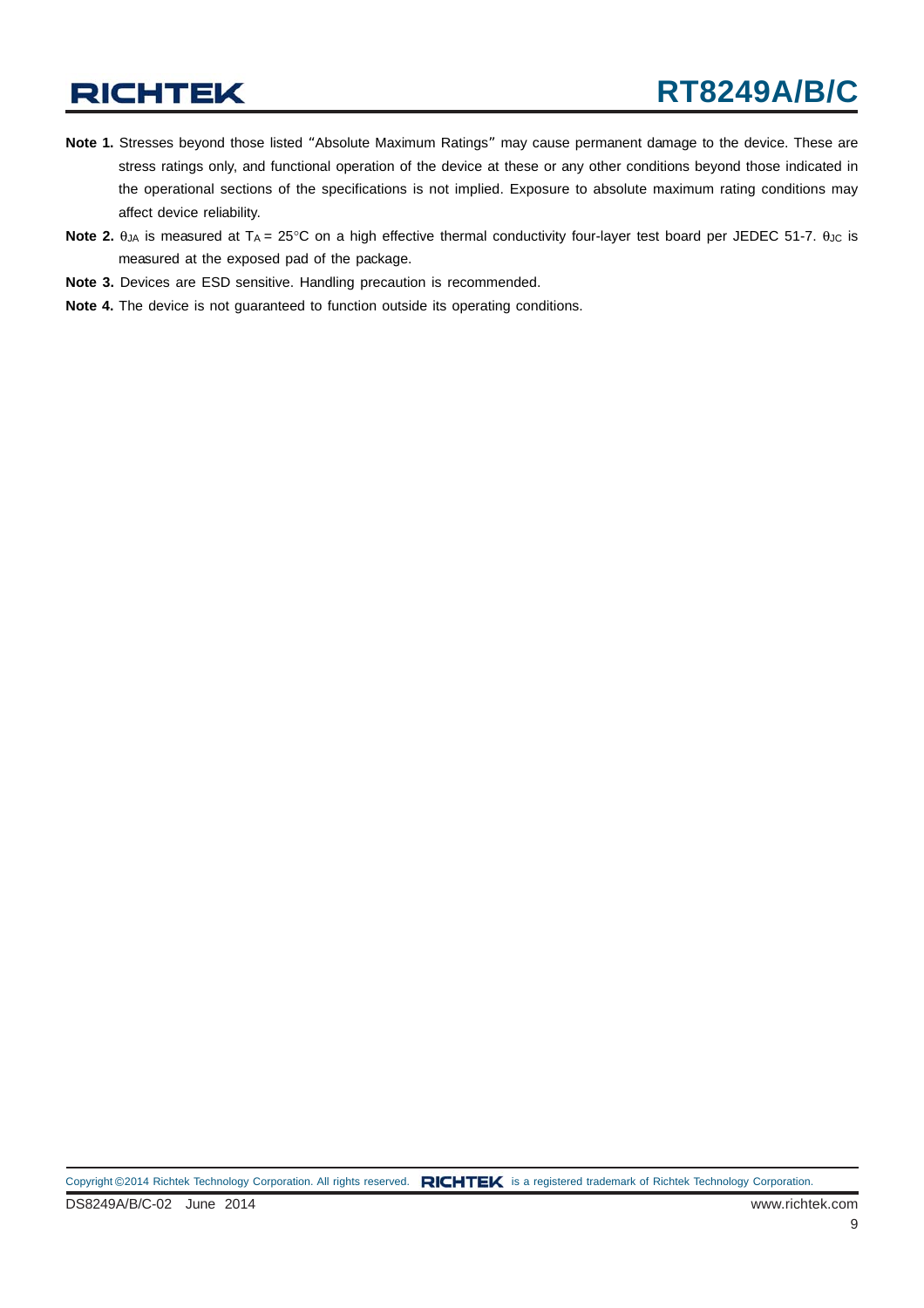

### **Typical Application Circuit**

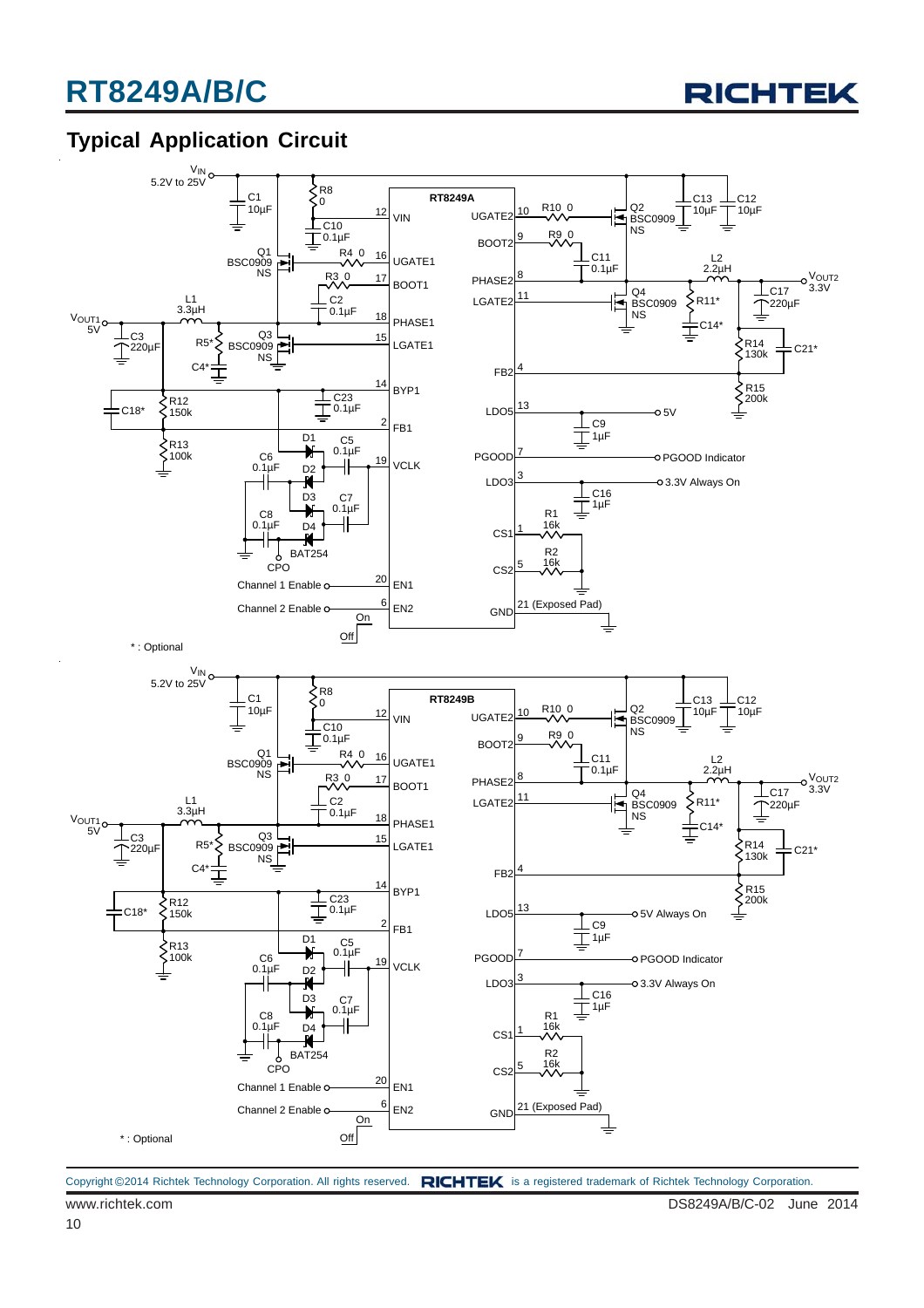## **RT8249A/B/C**

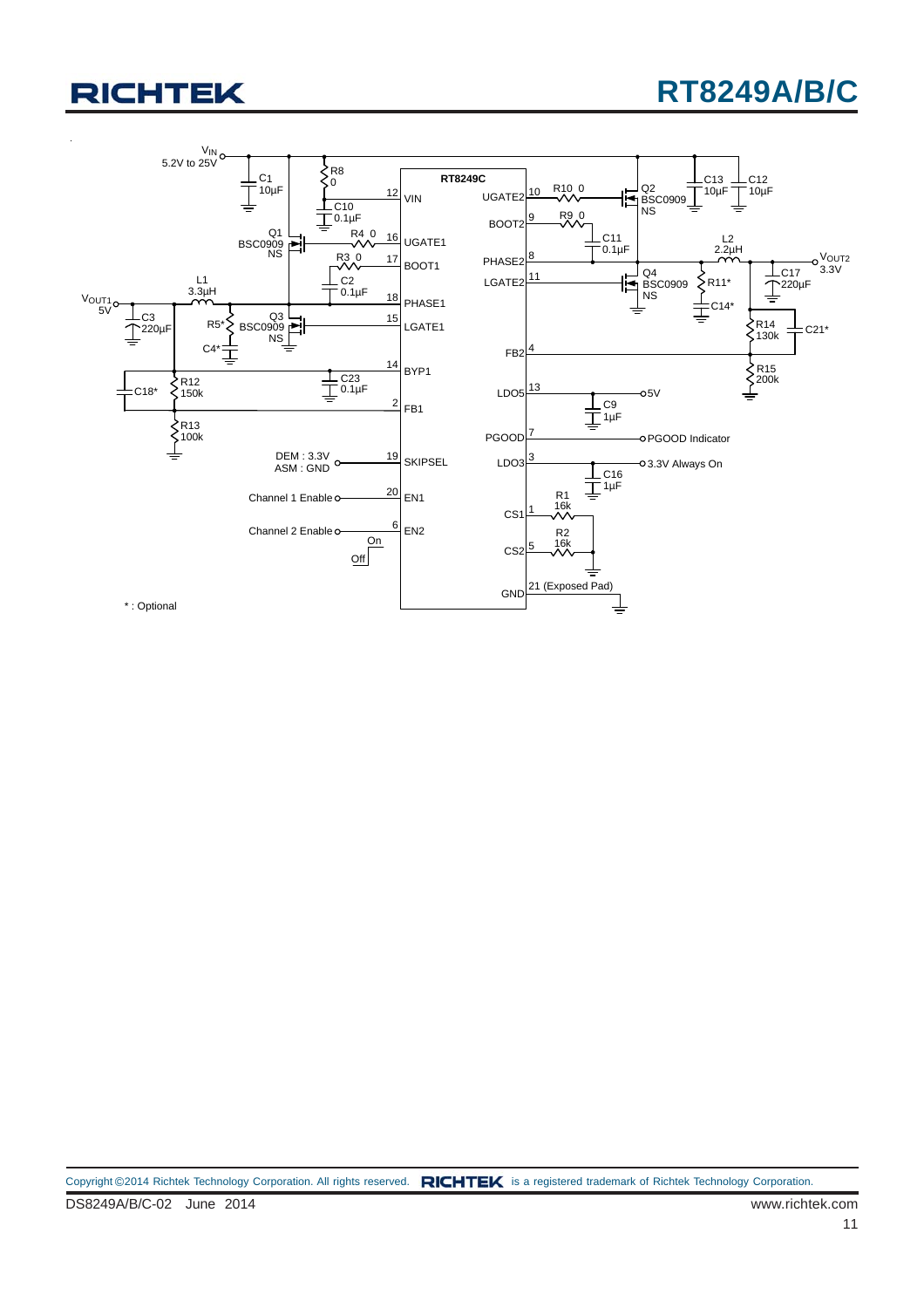

### **Typical Operating Characteristics**











**V<sub>OUT2</sub> Switching Frequency vs. Output Current** 





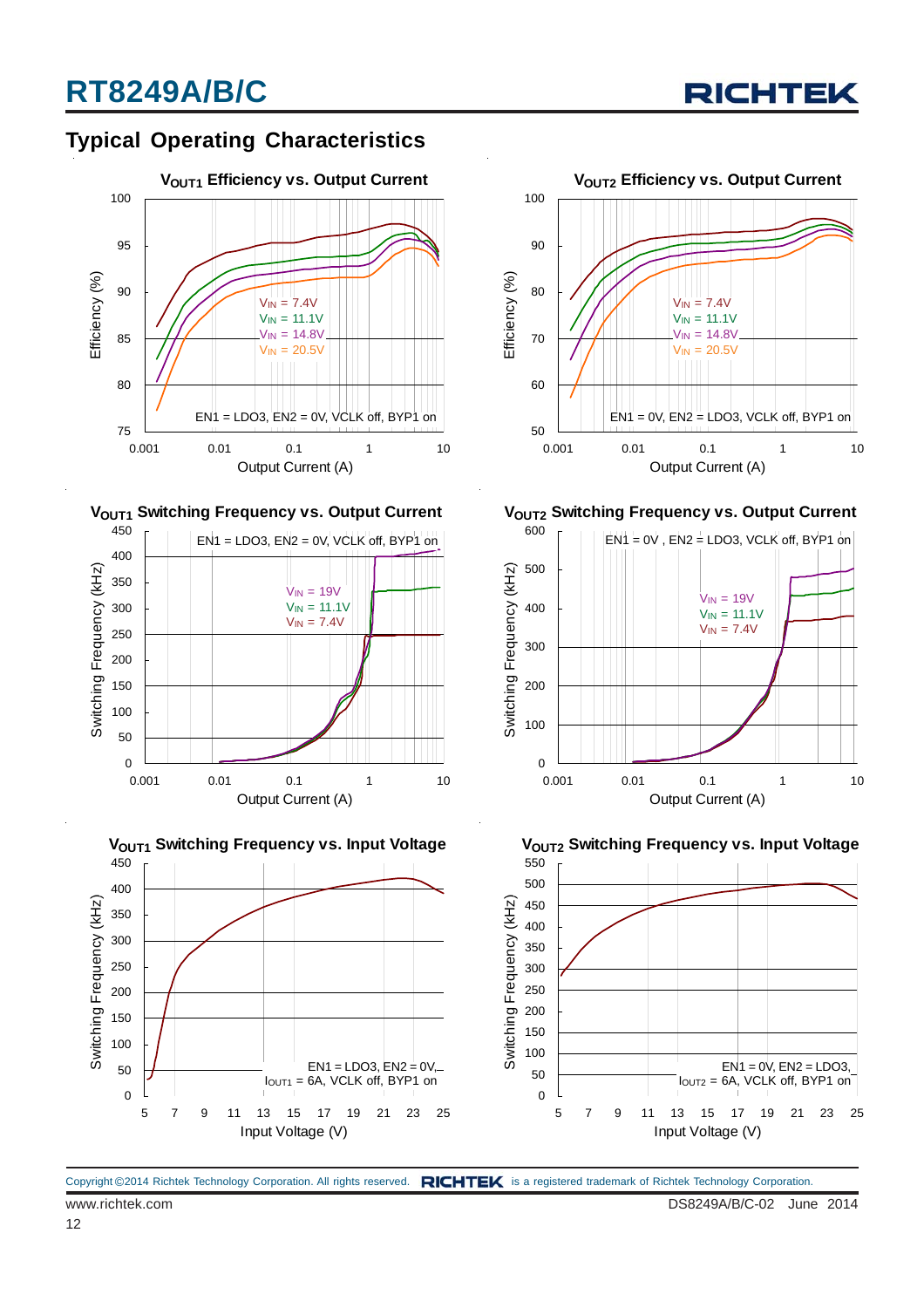

Copyright ©2014 Richtek Technology Corporation. All rights reserved. RICHTEK is a registered trademark of Richtek Technology Corporation.

DS8249A/B/C-02 June 2014 www.richtek.com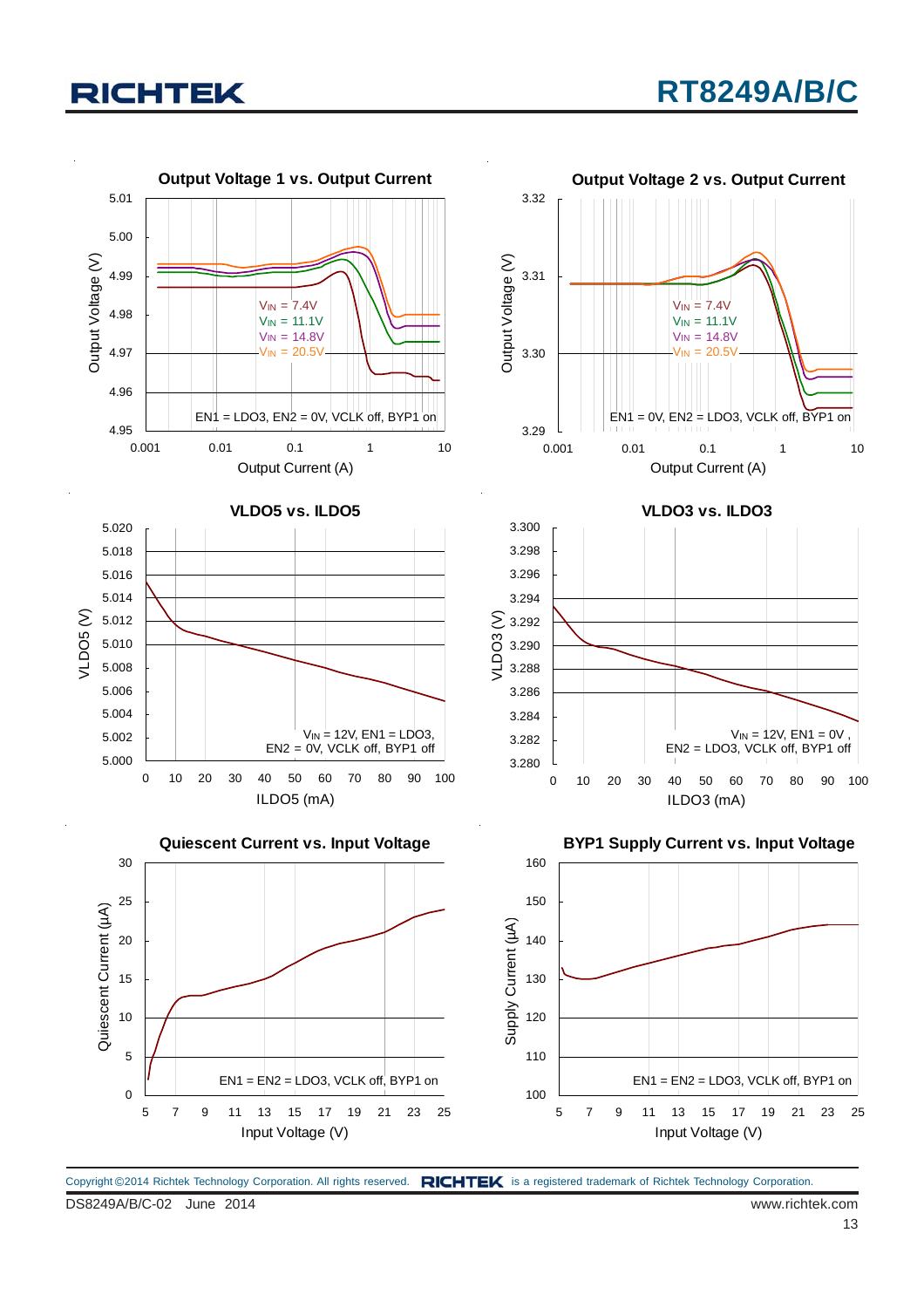

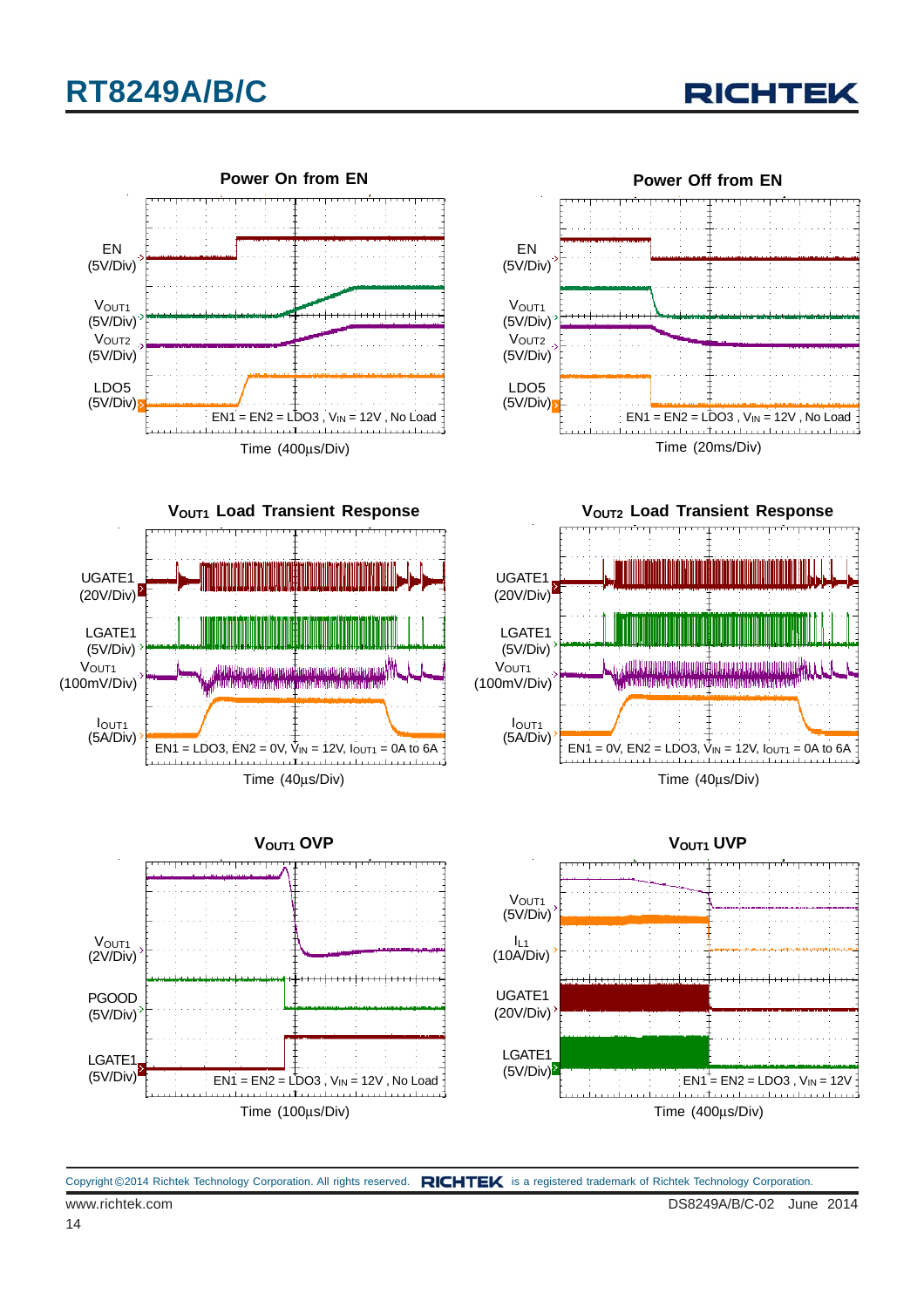### **Application Information**

The RT8249A/B/C is a dual-channel, low quiescent, Mach ResponseTM DRVTM mode synchronous Buck controller targeted for Ultrabook system power supply solutions. Richtek's Mach ResponseTM technology provides fast response to load steps. The topology solves the poor load transient response timing problems of fixed frequency current mode PWMs, and avoids the problems caused by widely varying switching frequencies in CCR (constant current ripple) constant on-time and constant off-time PWM schemes. A special adaptive on-time control trades off the performance and efficiency over wide input voltage range. The RT8249A/B/C includes 5V (LDO5) and 3.3V (LDO3) linear regulators. The LDO5 linear regulator steps down the battery voltage to supply both internal circuitry and gate drivers. The synchronous switch gate drivers are directly powered by LDO5. When  $V_{\text{OUT1}}$  rises above 4.66V, an automatic circuit disconnects the linear regulator and allows the device to be powered by  $V<sub>OUT1</sub>$  via the BYP1 pin.

#### **PWM Operation**

The Mach Response<sup>™</sup> DRV<sup>™</sup> mode controller relies on the output filter capacitor's Effective Series Resistance (ESR) to act as a current sense resistor, so that the output ripple voltage provides the PWM ramp signal. Referring to the RT8249A/B/C's Function Block Diagram, the synchronous high-side MOSFET is turned on at the beginning of each cycle. After the internal one-shot timer expires, the MOSFET will be turned off. The pulse width of this one-shot is determined by the converter's input output voltages to keep the frequency fairly constant over the entire input voltage range. Another one-shot sets a minimum off-time (200ns typ.). The on-time one-shot will be triggered if the error comparator is high, the low-side switch current is below the current limit threshold, and the minimum off-time one-shot has timed out.

### **PWM Frequency and On-time Control**

For each specific input voltage range, the Mach ResponseTM control architecture runs with pseudo constant frequency by feed forwarding the input and output voltage into the on-time one-shot timer. The high-side switch on-time is inversely proportional to the input voltage as measured by  $V_{IN}$  and proportional to the output voltage. The inductor ripple current operating point remains relatively constant, resulting in easy design methodology and predictable output voltage ripple. The frequency of 3V output controller is set higher than the frequency of 5V output controller. This is done to prevent audio frequency "beating" between the two sides, which switch asynchronously for each side.

The RT8249A/B/C adaptively changes the operation frequency according to the input voltage. Higher input voltage usually comes from an external adapter, so the RT8249A/B/C operates with higher frequency to have better performance. Lower input voltage usually comes from a battery, so the RT8249A/B/C operates with lower switching frequency for lower switching losses. For a specific input voltage range, the switching cycle period is given by :

#### RT8249A/B :

For 5V VOUT,

IN Period (usec.) =  $\frac{V_{\text{IN}} \times 2.025}{V_{\text{IN}} - 3.79}$ -For 3.3V VOUT, IN Period (usec.) =  $\frac{V_{IN} \times 1.83}{V_{IN} - 2.59}$  $\overline{a}$ 

RT8249C :

For 5V VOUT,  
\nPeriod (usec.) = 
$$
\frac{V_{IN} \times 1.62}{V_{IN} - 3.79}
$$
  
\nFor 3.3V VOUT,  
\nPeriod (usec.) =  $\frac{V_{IN} \times 1.45}{V_{IN} - 2.59}$   
\nwhere the VIN is in volt.

The on-time guaranteed in the Electrical Characteristics table is influenced by switching delays in the external high-side power MOSFET.

#### **Operation Mode Selection**

The RT8249C supports two operation modes : diode emulation mode (DEM) and ultrasonic mode (ASM). The operation mode can be set via the SKIPSEL pin. When

DS8249A/B/C-02 June 2014 www.richtek.com Copyright ©2014 Richtek Technology Corporation. All rights reserved. RICHTEK is a registered trademark of Richtek Technology Corporation.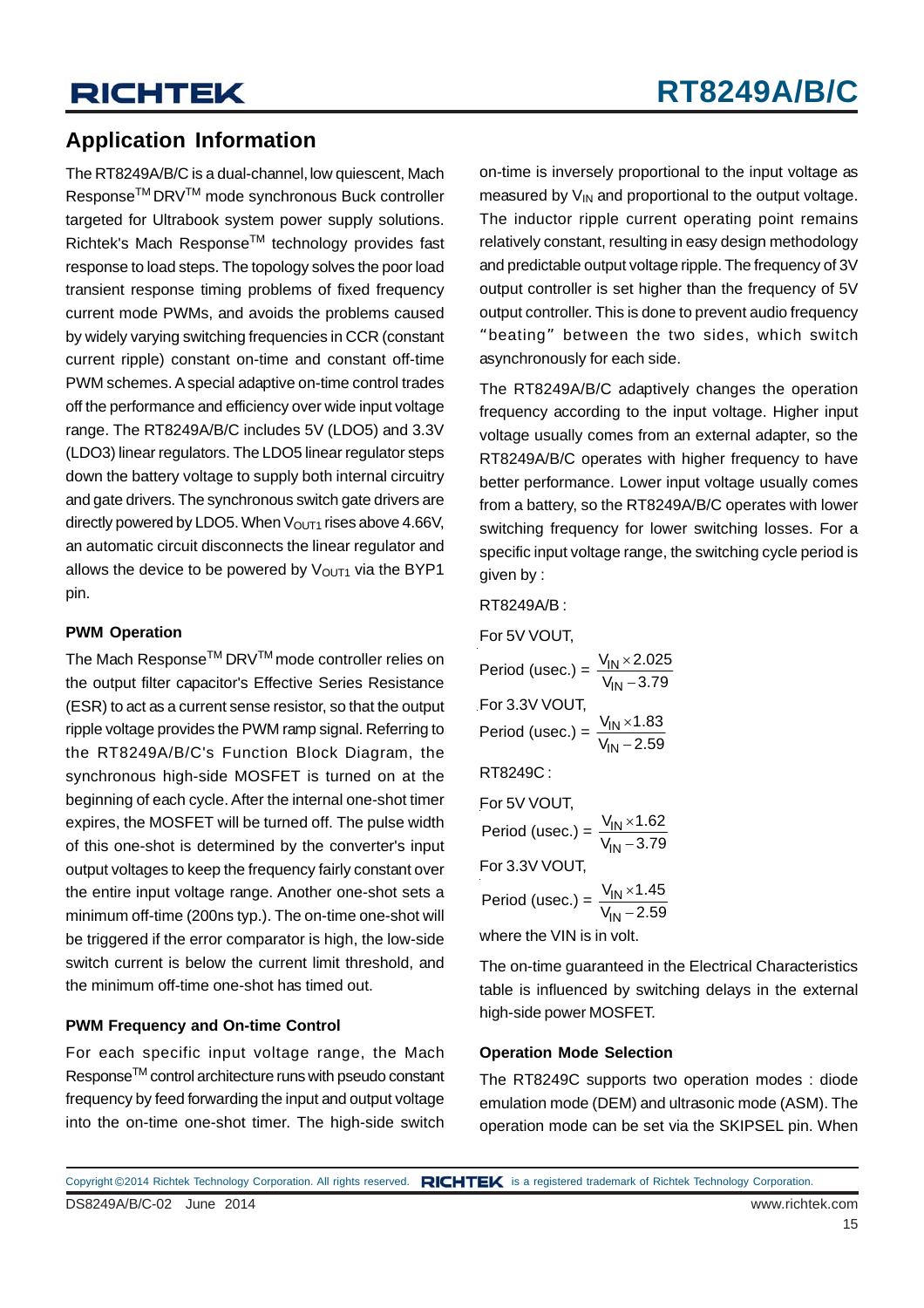## RICHTEK

the SKIPSEL pin voltage is higher than 1.2V, the RT8249C operates in DEM. When the SKIPSEL pin Voltage is lower than 0.8V, the RT8249C operates in ASM.

#### **Diode Emulation Mode**

In diode emulation mode, the RT8249A/B/C automatically reduces switching frequency at light load conditions to maintain high efficiency. This reduction of frequency is achieved smoothly. As the output current decreases from heavy load condition, the inductor current is also reduced, and eventually comes to the point that its current valley touches zero, which is the boundary between continuous conduction and discontinuous conduction modes. To emulate the behavior of diodes, the low-side MOSFET allows only partial negative current to flow when the inductor free wheeling current becomes negative. As the load current is further decreased, it takes longer and longer time to discharge the output capacitor to the level that requires the next "ON" cycle. The on-time is kept the same as that in the heavy load condition. In reverse, when the output current increases from light load to heavy load, the switching frequency increases to the preset value as the inductor current reaches the continuous conduction. The transition load point to the light load operation is shown in Figure 1. and can be calculated as follows :





$$
I_{LOAD(SKIP)} \approx \frac{(V_{IN} - V_{OUT})}{2L} \times t_{ON}
$$

where  $t_{ON}$  is the on-time.

The switching waveforms may appear noisy and asynchronous when light load causes diode emulation operation. This is normal and results in high efficiency. Trade offs in PFM noise vs. light load efficiency is made by varying the inductor value. Generally, low inductor values produce a broader efficiency vs. load curve, while higher values result in higher full load efficiency (assuming that the coil resistance remains fixed) and less output voltage ripple. Penalties for using higher inductor values include larger physical size and degraded load transient response (especially at low input voltage levels).

#### **Ultrasonic Mode (ASM)**

The RT8249C activates a unique type of diode emulation mode with a minimum switching frequency of 25kHz, called ultrasonic mode. This mode eliminates audiofrequency modulation that would otherwise be present when a lightly loaded controller automatically skips pulses. In ultrasonic mode, the low-side switch gate driver signal is "OR"ed with an internal oscillator (>25kHz). Once the internal oscillator is triggered, the controller will turn on UGATE and give it shorter on-time.

When the on-time expired, LGATE turns on until the inductor current goes to zero crossing threshold and keep both high-side and low-side MOSFET off to wait for the next trigger. Because shorter on-time causes a smaller pulse of the inductor current, the controller can keep output voltage and switching frequency simultaneously.

The on-time decreasing has a limitation and the output voltage will be lifted up under the slight load condition. The controller will turn on LGATE first to pull down the output voltage. When the output voltage is pulled down to the balance point of the output load current, the controller will proceed the short on-time sequence as the above description.

### **Linear Regulators (LDOx)**

The RT8249A/B/C includes 5V (LDO5) and 3.3V (LDO3) linear regulators. The regulators can supply up to 100mA for external loads. Bypass LDOx with 1μF(min) to 4.7μF (max), and the recommended value is 1μF. ceramic capacitor. When  $V_{\text{OUT1}}$  is higher than the switch over threshold (4.66V), an internal 1.5 $Ω$  P-MOSFET switch connects BYP1 to the LDO5 pin while simultaneously disconnects the internal linear regulator.

Copyright ©2014 Richtek Technology Corporation. All rights reserved. RICHTEK is a registered trademark of Richtek Technology Corporation.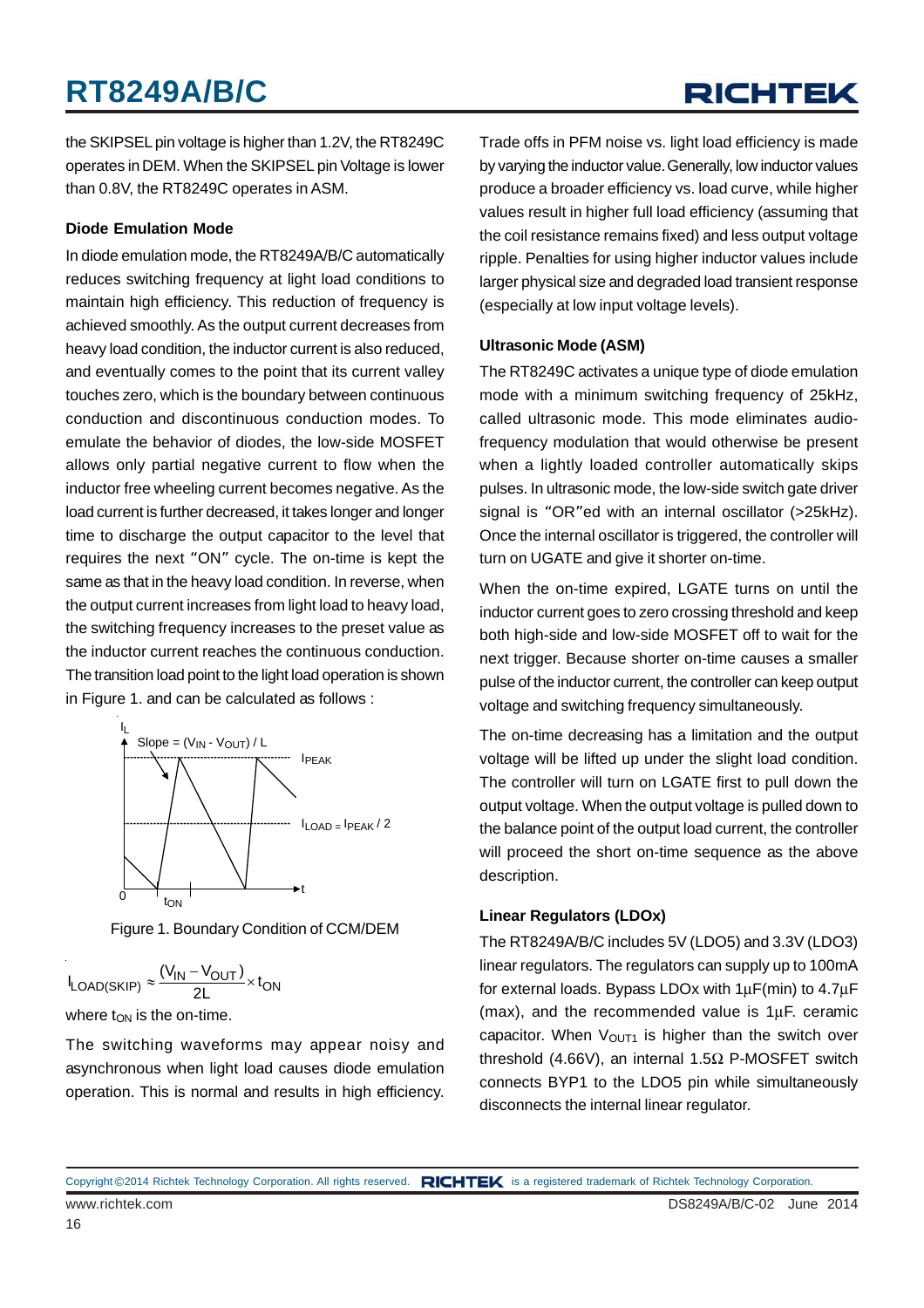#### **Current Limit Setting**

The RT8249A/B/C has cycle-by-cycle current limit control and the OCP function only operation at CCM, it is disabled at DEM in order to reduce quiescent current. The current limit circuit employs a unique "valley" current sensing algorithm. If the magnitude of the current sense signal at PHASEx is above the current limit threshold, the PWM is not allowed to initiate a new cycle (Figure 2). The actual peak current is greater than the current limit threshold by an amount equal to the inductor ripple current. Therefore, the exact current limit characteristic and maximum load capability are a function of the sense resistance, inductor value, battery and output voltage.



Figure 2. "Valley" Current Limit

The RT8249A/B/C uses the on resistance of the synchronous rectifier as the current sense element and supports temperature compensated MOSFET  $R_{DS(ON)}$ sensing. The R<sub>ILIM</sub> resistor between the CSx pin and GND sets the current limit threshold. The resistor  $R_{\text{IUM}}$  is connected to a current source from CSx which is 50μA (typ.) at room temperature. The current source has a 4700ppm/°C temperature slope to compensate the temperature dependency of the  $R_{DS(ON)}$ . When the voltage drop across the sense resistor or low-side MOSFET equals 1/8 the voltage across the  $R_{ILIM}$  resistor, positive current limit will be activated. The high-side MOSFET will not be turned on until the voltage drop across the MOSFET falls below 1/8 the voltage across the  $R_{ILM}$  resistor.

Choose a current limit resistor according to the following equation :

 $V_{LIMIT} = (R_{LIMIT} \times 50 \mu A) / 8 = I_{LIMIT} \times R_{DS(ON)}$  $R_{LIMIT} = (I_{LIMIT} \times R_{DS(ON)}) \times 8 / 50 \mu A$ 

Carefully observe the PC board layout guidelines to ensure that noise and DC errors do not corrupt the current sense signal at PHASEx and GND. Mount or place the IC close to the low-side MOSFET.

#### **VCLK for Charge Pump**

A 260kHz VCLK signal can be used for the external charge pump circuit. The VCLK signal becomes available when EN1 enters ON state. VCLK driver circuit is driven by BYP1 voltage. In a design that does not require VCLK output, tie 200Ω between VCLK pin and GND so that VCLK is turned off. The accuracy of VCLK disable resistor is recommended less than 5%.

The external 14V charge pump is driven by VCLK. As shown in Figure 3, when VCLK is low, C1 will be charged by  $V<sub>OUT1</sub>$  through D1. C1 voltage is equal to  $V<sub>OUT1</sub>$  minus the diode drop. When VCLK becomes high, C1 transfers the charge to C2 through D2 and charges C2 voltage to  $V_{\text{VCLK}}$  plus C1 voltage. As VCLK transitions low on the next cycle, C3 is charged to C2 voltage minus a diode drop through D3. Finally, C3 charges C4 through D4 when VCLK switches high. Thus, the total charge pump voltage,  $V_{CP}$ , is :

$$
V_{CP} = V_{OUT1} + 2 \times V_{VCLK} - 4 \times V_D
$$

where  $V_{\text{VCLK}}$  is the peak voltage of the VCLK driver which is equal to LDO5 and  $V_D$  is the forward voltage dropped across the Schottky diode.



Figure 3. Charge Pump Circuit Connected to VCLK

### **MOSFET Gate Driver (UGATEx, LGATEx)**

The high-side driver is designed to drive high current, low  $R_{DS(ON)}$  N-MOSFET(s). When configured as a floating driver, 5V bias voltage is delivered from the LDO5 supply. The average drive current is also calculated by the gate charge at  $V_{GS}$  = 5V times switching frequency. The instantaneous drive current is supplied by the flying capacitor between the BOOTx and PHASEx pins. A dead-time to prevent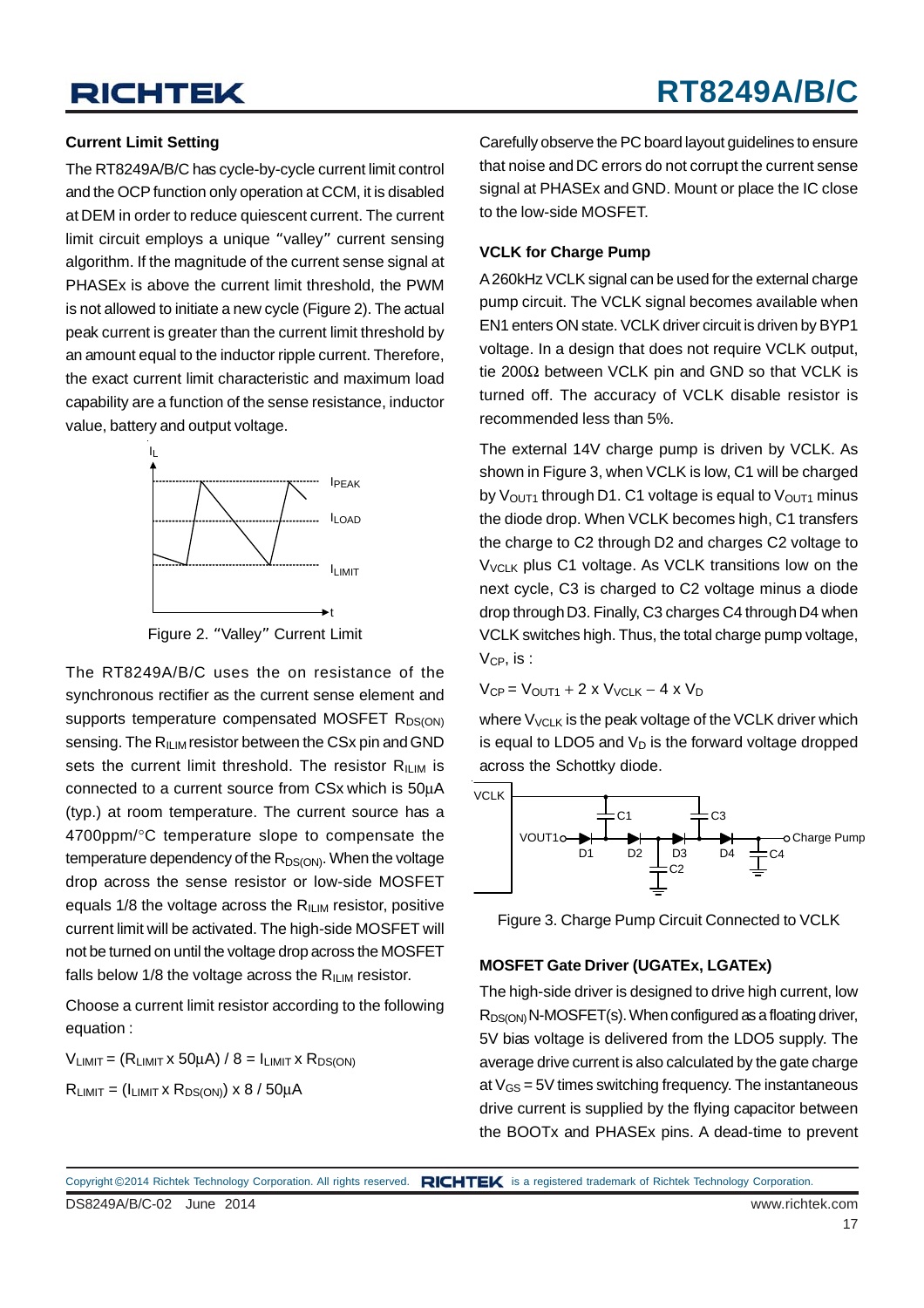

shoot through is internally generated from high-side MOSFET off to low-side MOSFET on and low-side MOSFET off to high-side MOSFET on.

The low-side driver is designed to drive high current low  $R_{DS(ON)}$  N-MOSFET(s). The internal pull down transistor that drives LGATEx low is robust, with a 1Ω typical onresistance. A 5V bias voltage is delivered from the LDO5 supply. The instantaneous drive current is supplied by an input capacitor connected between LDO5 and GND.

For high current applications, some combinations of high and low-side MOSFETs may cause excessive gate drain coupling, which leads to efficiency killing, EMI producing, and shoot through currents. This is often remedied by adding a resistor in series with BOOTx, which increases the turn-on time of the high-side MOSFET without degrading the turn-off time. See Figure 4.



Figure 4. Increasing the UGATEx Rise Time

#### **Soft-Start**

The RT8249A/B/C provides an internal soft-start function to prevent large inrush current and output voltage overshoot when the converter starts up. The soft-start (SS) automatically begins once the chip is enabled. During softstart, it clamps the ramping of internal reference voltage which is compared with FBx signal. The typical soft-start duration is 0.9ms. An unique PWM duty limit control that prevents output over-voltage during soft-start period is designed specifically for FBx floating.

### **UVLO Protection**

The RT8249A/B/C has LDO5 under-voltage lock out protection (UVLO). When the LDO5 voltage is lower than 3.9V (typ.) and the LDO3 voltage is lower than 2.5V (typ.), both switch power supplies are shut off. This is a nonlatch protection.

#### **Power Good Output (PGOOD)**

PGOOD is an open-drain output and requires a pull-up resistor. PGOOD is actively held low in soft-start, standby, and shutdown. For RT8249A/B/C, PGOOD is released when both output voltages are above 88% of nominal regulation point. The PGOOD signal goes low if either output turns off or is 20% below or 13% over its nominal regulation point.

#### **Output Over-Voltage Protection (OVP)**

The output voltage can be continuously monitored for overvoltage condition. If the output voltage exceeds 13% of its set voltage threshold, the over-voltage protection is triggered and the LGATEx low-side gate drivers are forced high. This activates the low-side MOSFET switch, which rapidly discharges the output capacitor and pulls the output voltage downward.

The RT8249A/B/C is latched once OVP is triggered and can only be released by either toggling ENx or cycling VIN. There is a 1μs delay built into the over-voltage protection circuit to prevent false transition.

Note that latching LGATEx high will cause the output voltage to dip slightly negative due to previously stored energy in the LC tank circuit. For loads that cannot tolerate a negative voltage, place a power Schottky diode across the output to act as a reverse polarity clamp.

If the over-voltage condition is caused by a shorted in high-side switch, turning the low-side MOSFET on 100% will create an electrical shorted circuit between the battery and GND to blow the fuse and disconnecting the battery from the output.

### **Output Under-Voltage Protection (UVP)**

The output voltage can be continuously monitored for undervoltage condition. If the output is less than 52% (typ.) of its set voltage threshold, the under-voltage protection will be triggered and then both UGATEx and LGATEx gate drivers will be forced low. The UVP is ignored for at least 1.3ms (typ.) after a start-up or a rising edge on ENx. Toggle ENx or cycle VIN to reset the UVP fault latch and restart the controller.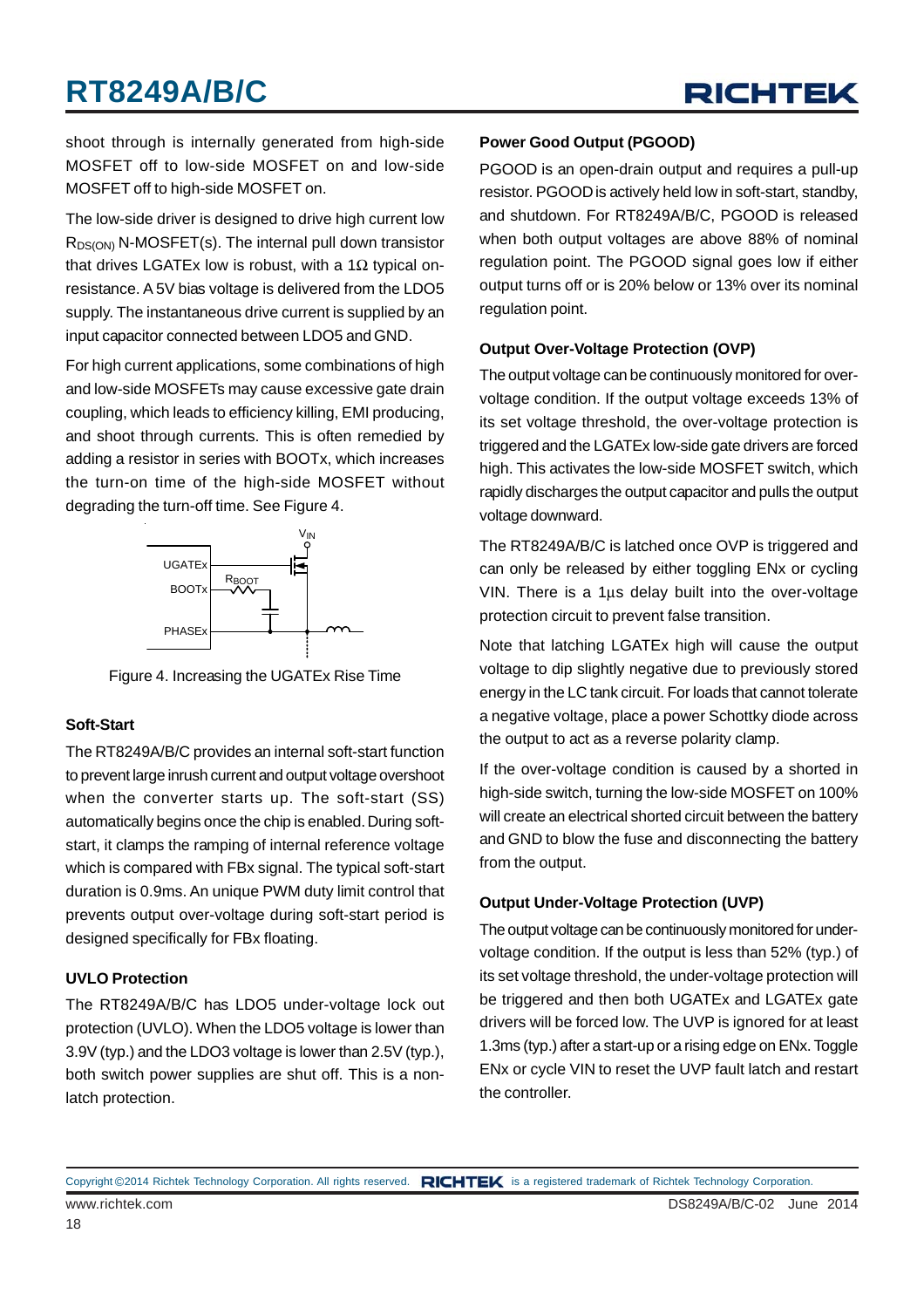#### **Thermal Protection**

The RT8249A/B/C features thermal shutdown to prevent damage from excessive heat dissipation. Thermal shutdown occurs when the die temperature exceeds 150°C. All internal circuitries are turned off during thermal shutdown. The RT8249A/B/C triggers thermal shutdown if LDO5 is not supplied from  $V<sub>OUT1</sub>$ , while input voltage on VIN and drawing current from LDO5 are too high. Nevertheless, even if LDO5 is supplied from  $V_{\text{OUT1}}$ , overloading LDO5 can cause large power dissipation on automatic switches, which may still result in thermal shutdown.

### **Discharge Mode (Soft Discharge)**

When ENx is low the output under-voltage fault latch is set, the output discharge mode will be triggered. During discharge mode, an internal switch creates a path for discharging the output capacitors' residual charge to GND.

#### **Standby Mode**

When VIN rises POR threshold and ENx < 0.4V, RT8249A/ B/C operate in standby mode, CH1 and CH2 is OFF state. For RT8249A/C, LDO5 is OFF and LDO3 is ON state and approximately consumes 17μA of input current. For RT8249B, LDO5 and LDO3 are ON state and approximately consumes 30μA while in standby mode.

#### **Power-Up Sequencing and On/Off Controls (ENx)**

EN1 and EN2 control the power-up sequencing of the two channels of the Buck converter. The 0.4V falling edge threshold on ENx can be used to detect a specific analog voltage level and to shutdown the device. Once in shutdown, the 1.6V rising edge threshold activates, providing sufficient hysteresis for most applications.

| Mode                                      | Condition                                                                                           | <b>Comment</b>                                                                                                                      |
|-------------------------------------------|-----------------------------------------------------------------------------------------------------|-------------------------------------------------------------------------------------------------------------------------------------|
| <b>LDO Over</b><br><b>Current Limit</b>   | $LDOx < UVLO$ threshold                                                                             | Transitions to discharge mode after VIN POR. LDO5<br>and LDO3 remain active.                                                        |
| Run                                       | $ENx = high$ , $V_{OUT1}$ or $V_{OUT2}$ are enabled                                                 | Normal Operation.                                                                                                                   |
| Over-Voltage<br><b>Protection</b>         | Either output >113% of the nominal level.                                                           | LGATEx is forced high. LDO3 and LDO5 are active.<br>Exit by VIN POR or by toggling ENx.                                             |
| <b>Under-Voltage</b><br><b>Protection</b> | Either output $<$ 52% of the nominal level<br>after 1.3ms time-out expires and output is<br>enabled | Both UGATEx and LGATEx are forced low and enter<br>discharge mode. LDO3 and LDO5 are active. Exit by<br>VIN POR or by toggling ENx. |
| <b>Discharge</b>                          | Either output is still high in standby mode                                                         | During discharge mode, there is one path to<br>discharge the output capacitors' residual charge to<br>GND via an internal switch.   |
| <b>Standby</b>                            | VIN > POR<br>ENx < 0.4V                                                                             | For RT8249A/B : LDO3 is active<br>For RT8249C : LDO3, LDO5 are active                                                               |
| <b>Thermal</b><br><b>Shutdown</b>         | $T_J$ > 150 $\degree$ C                                                                             | All circuitries are off. Exit by VIN POR.                                                                                           |

#### **Table 1. Operation Mode Truth Table**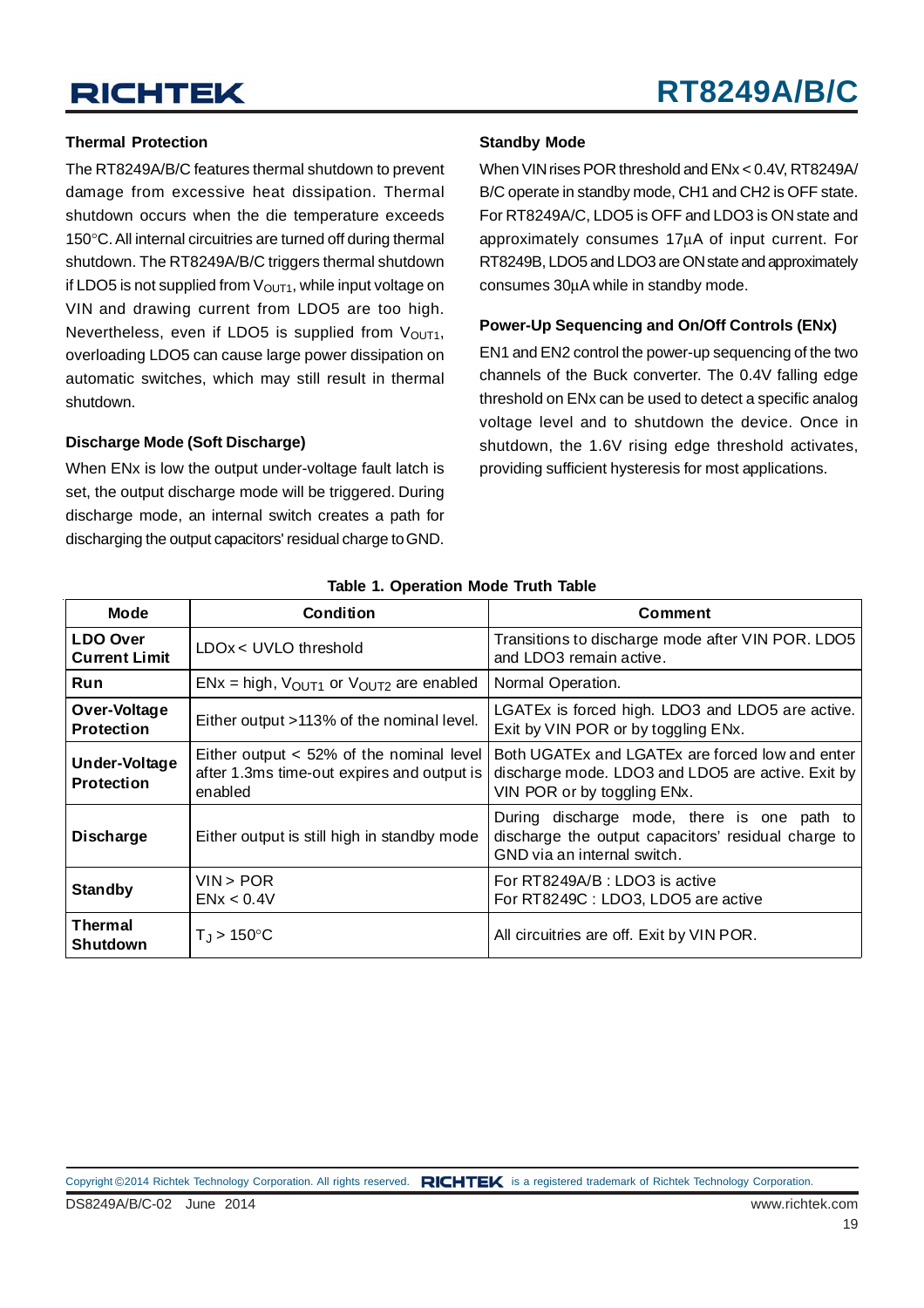

| EN <sub>1</sub> | EN <sub>2</sub> | LDO <sub>5</sub> | LDO <sub>3</sub> | CH1 (5VOUT) | <b>CH2 (3.3VOUT)</b> | <b>VCLK</b> | <b>PGOOD</b> |  |
|-----------------|-----------------|------------------|------------------|-------------|----------------------|-------------|--------------|--|
| <b>OFF</b>      | OFF             | OFF              | ON               | <b>OFF</b>  | OFF                  | OFF         | Low          |  |
| <b>ON</b>       | OFF             | ΟN               | ON               | ON          | <b>OFF</b>           | ΟN          | Low          |  |
| <b>OFF</b>      | ΟN              | ΟN               | ON               | <b>OFF</b>  | ON                   | <b>OFF</b>  | Low          |  |
| <b>ON</b>       | ΟN              | ΟN               | ON               | ON          | ON                   | ON          | High         |  |

#### **Table 2. Enabling/PGOOD State (RT8249A)**

#### **Table 3. Enabling/PGOOD State (RT8249B)**

| EN <sub>1</sub> | EN <sub>2</sub> | LDO <sub>5</sub> | LDO <sub>3</sub> | CH1 (5VOUT) | <b>CH2 (3.3VOUT)</b> | <b>VCLK</b> | <b>PGOOD</b> |
|-----------------|-----------------|------------------|------------------|-------------|----------------------|-------------|--------------|
| <b>OFF</b>      | <b>OFF</b>      | ON               | <b>ON</b>        | <b>OFF</b>  | <b>OFF</b>           | OFF         | Low          |
| ON              | OFF             | ON               | <b>ON</b>        | ON          | <b>OFF</b>           | ON          | Low          |
| <b>OFF</b>      | ΟN              | ON               | <b>ON</b>        | <b>OFF</b>  | ON                   | OFF         | Low          |
| ON              | ΟN              | ΟN               | ON               | ON          | ON                   | ON          | High         |

#### **Table 4. Enabling/PGOOD State (RT8249C)**

| EN <sub>1</sub> | EN <sub>2</sub> | LDO <sub>5</sub> | LDO <sub>3</sub> | CH1 (5VOUT) | <b>CH2 (3.3VOUT)</b> | <b>VCLK</b> | <b>PGOOD</b> |
|-----------------|-----------------|------------------|------------------|-------------|----------------------|-------------|--------------|
| <b>OFF</b>      | OFF             | OFF              | ΟN               | OFF         | <b>OFF</b>           | <b>OFF</b>  | Low          |
| ON              | OFF             | ΟN               | ΟN               | ON          | <b>OFF</b>           | OFF         | Low          |
| <b>OFF</b>      | ΟN              | ΟN               | ΟN               | OFF         | ON                   | OFF         | Low          |
| ΟN              | ΟN              | ΟN               | ΟN               | ON          | ON                   | OFF         | High         |

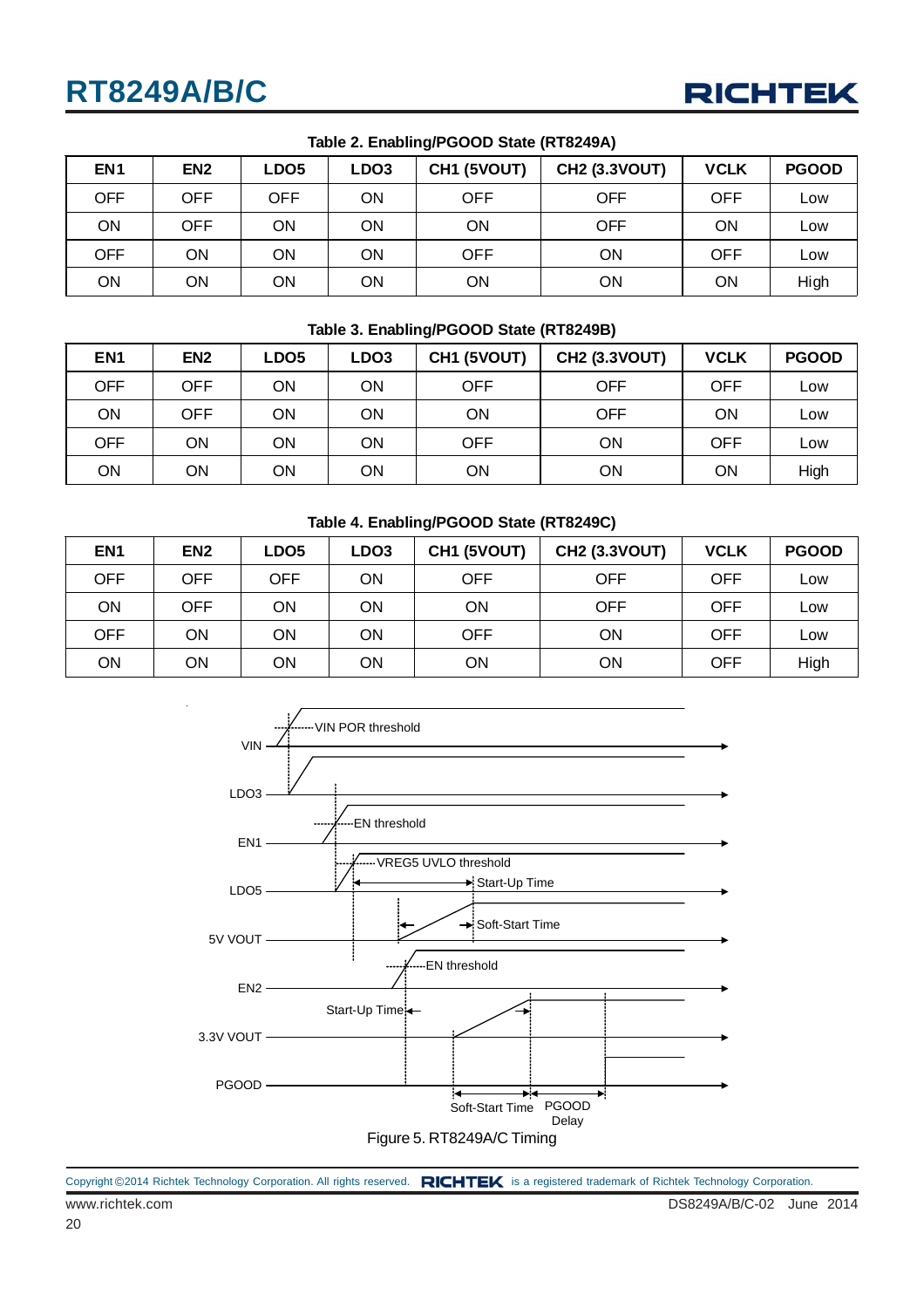

Figure 6. RT8249B Timing

### **Output Voltage Setting (FBx)**

Connect a resistive voltage divider at the FBx pin between  $V<sub>OUTX</sub>$  and GND to adjust the output voltage between 2V and 5.5V (Figure 7). The recommended R2 is between 100kΩ to 200kΩ, V<sub>OUT</sub> (vally) and solve for R1 using the equation below :

$$
V_{OUT(Valley)} = V_{FBx} \times \left(1 + \left(\frac{R1}{R2}\right)\right)
$$

where  $V_{\text{FBx}}$  is 2V (typ.).



Figure 7. Setting  $V_{\text{OUTx}}$  with a resistive voltage divider

### **Output Inductor Selection**

The switching frequency (on-time) and operating point (% ripple or LIR) determine the inductor value as shown below :

$$
L = \frac{t_{ON} \times (V_{IN} - V_{OUTx})}{LIR \times I_{LOAD(MAX)}}
$$

where LIR is the ratio of the peak-to-peak ripple current to the average inductor current.

Find a low-loss inductor having the lowest possible DC resistance that fits in the allotted dimensions. Ferrite cores are often the best choice, although powdered iron is inexpensive and can work well at 200kHz. The core must be large enough not to saturate at the peak inductor current, I<sub>PFAK</sub>:

 $I_{PEAK} = I_{LOAD(MAX)} + [ (LIR / 2) \times I_{LOAD(MAX)} ]$ 

The calculation above shall serve as a general reference. To further improve transient response, the output inductance can be further reduced. Of course, besides the inductor, the output capacitor should also be considered when improving transient response.

DS8249A/B/C-02 June 2014 www.richtek.com Copyright ©2014 Richtek Technology Corporation. All rights reserved. RICHTEK is a registered trademark of Richtek Technology Corporation.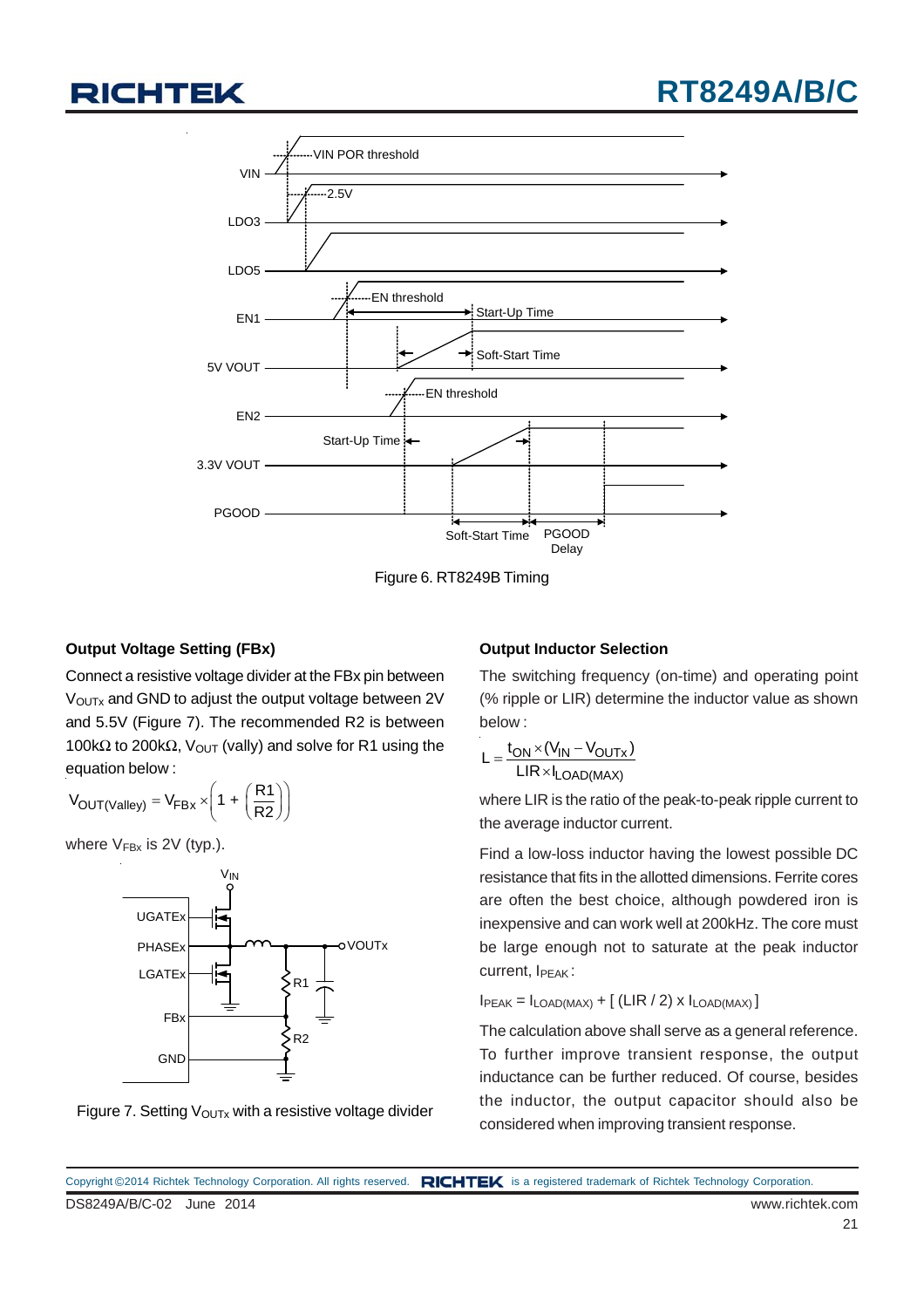### **Output Capacitor Selection**

The capacitor value and ESR determine the amount of output voltage ripple and load transient response. Thus, the capacitor value must be greater than the largest value calculated from the equations below :

$$
V_{SAG} = \frac{(\Delta I_{LOAD})^2 \times L \times (t_{ON} + t_{OFF(MIN)})}{2 \times C_{OUT} \times [V_{IN} \times t_{ON} - V_{OUT} \times (t_{ON} + t_{OFF(MIN)})]}
$$
  

$$
V_{SOAR} = \frac{(\Delta I_{LOAD})^2 \times L}{2 \times C_{OUT} \times V_{OUTx}}
$$
  

$$
V_{P-P} = LIR \times I_{LOAD(MAX)} \times (ESR + \frac{1}{8 \times C_{OUT} \times f})
$$

where V<sub>SAG</sub> and V<sub>SOAR</sub> are the allowable amount of undershoot and overshoot voltage during load transient,  $V_{p-p}$  is the output ripple voltage, and t<sub>OFF(MIN)</sub> is the minimum off-time.

#### **Thermal Considerations**

For continuous operation, do not exceed absolute maximum junction temperature. The maximum power dissipation depends on the thermal resistance of the IC package, PCB layout, rate of surrounding airflow, and difference between junction and ambient temperature. The maximum power dissipation can be calculated by the following formula :

 $P_{D(MAX)} = (T_{J(MAX)} - T_A) / \theta_{JA}$ 

where  $T_{J(MAX)}$  is the maximum junction temperature,  $T_A$  is the ambient temperature, and  $\theta_{JA}$  is the junction to ambient thermal resistance.

For recommended operating condition specifications, the maximum junction temperature is 125°C. The junction to ambient thermal resistance,  $\theta_{JA}$ , is layout dependent. For WQFN-20L 3x3 package, the thermal resistance,  $\theta_{JA}$ , is 30°C/W on a standard JEDEC 51-7 four-layer thermal test board. The maximum power dissipation at  $T_A = 25^{\circ}C$  can be calculated by the following formula :

 $P_{D(MAX)} = (125\degree C - 25\degree C) / (30\degree C/W) = 3.33W$  for WQFN-20L 3x3 package

The maximum power dissipation depends on the operating ambient temperature for fixed  $T_{J(MAX)}$  and thermal resistance,  $\theta_{JA}$ . The derating curve in Figure 8 allows the designer to see the effect of rising ambient temperature on the maximum power dissipation.





#### **Layout Considerations**

Layout is very important in high frequency switching converter design. Improper PCB layout can radiate excessive noise and contribute to the converter's instability. Certain points must be considered before starting a layout with the RT8249A/B/C.

- ▶ Place the filter capacitor close to the IC, within 12mm (0.5 inch) if possible.
- $\rightarrow$  Keep current limit setting network as close as possible to the IC. Routing of the network should avoid coupling to high-voltage switching node.
- Connections from the drivers to the respective gate of the high-side or the low-side MOSFET should be as short as possible to reduce stray inductance. Use 0.65mm (25 mils) or wider trace.
- All sensitive analog traces and components such as FBx, PGOOD, and should be placed away from high voltage switching nodes such as PHASEx, LGATEx, UGATEx, or BOOTx nodes to avoid coupling. Use internal layer(s) as ground plane(s) and shield the feedback trace from power traces and components.
- $\triangleright$  Place ground terminal of VIN capacitor(s),  $V_{\text{OUTx}}$ capacitor(s), and Source of low-side MOSFETs as close to each other as possible. The PCB trace of PHASEx node, which connects to Source of high-side MOSFET, Drain of low-side MOSFET and high voltage side of the inductor, should be as short and wide as possible.





Copyright ©2014 Richtek Technology Corporation. All rights reserved. RICHTEK is a registered trademark of Richtek Technology Corporation.